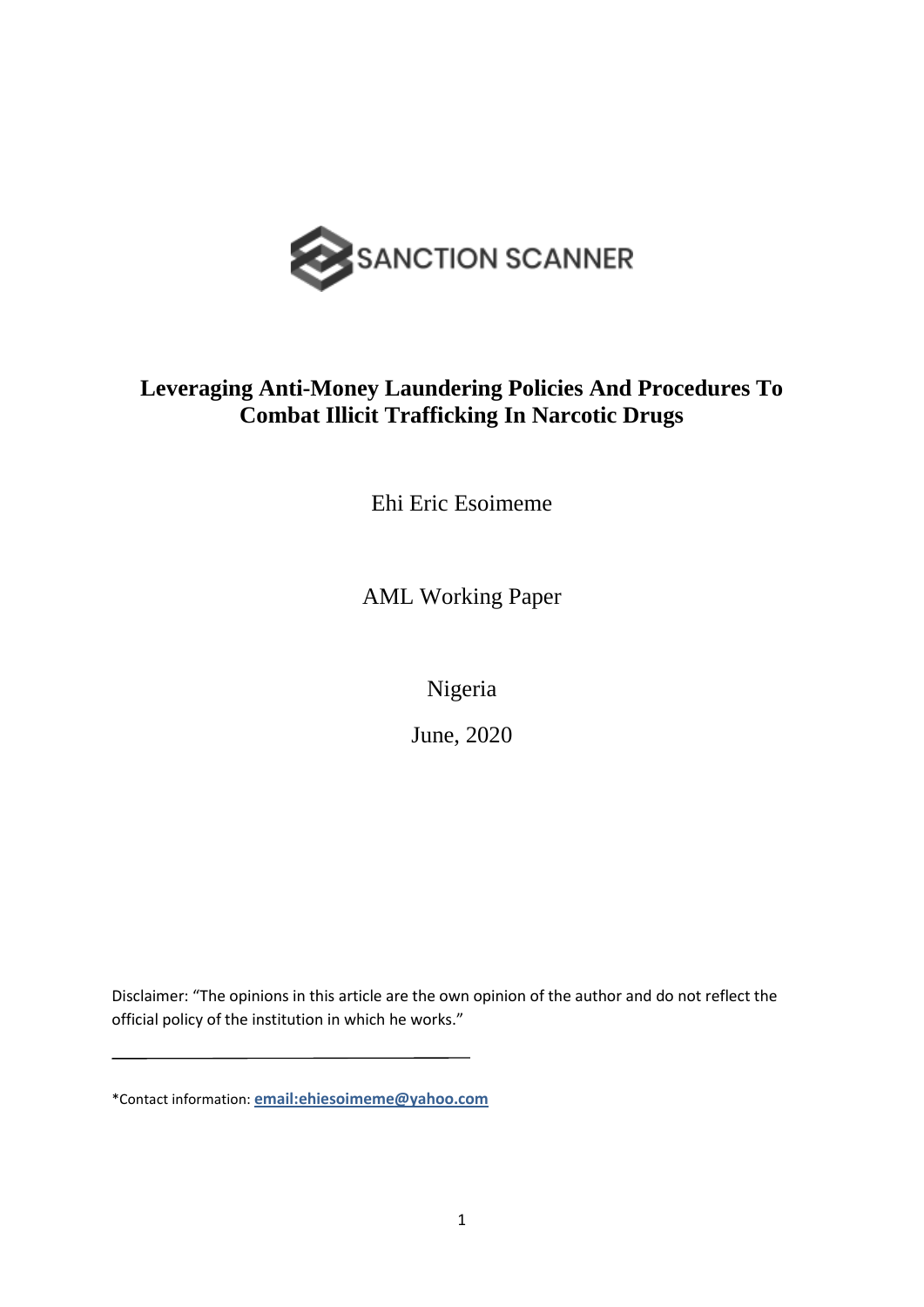### **ABSTRACT**

**PURPOSE –** This paper aims to examine the different methods that drug dealers employ to launder their illicit funds and the strategies that countries can adopt to combat the laundering of the Proceeds of Illicit Trafficking in Narcotic Drugs.

**DESIGN/METHODOLOGY/APPROACH –** This paper uses selected drug trafficking case studies i.e., R v. Adam Maybury and Caroline Wakefield; R v. Daniel Harris; and R v. Nicholas Strange and Neil Strange to help build awareness with the regulatory, enforcement and customs authorities as well as reporting entities about the risks and vulnerabilities of money laundering, and how to mitigate them. This is the only Article to adopt this kind of approach.

**FINDINGS –** This paper determined that with a host of measures, including enhanced cooperation among law enforcement, financial institutions, and judiciary; the adoption of legislation that criminalizes the laundering of the proceeds of all serious crimes; establishing a financial intelligence unit; repealing bank secrecy laws; and establishing effective anti-money laundering programs in banks i.e., customer due diligence, enhanced customer due diligence, recordkeeping, account monitoring, suspicious activity reporting and training for officers and employees, countries can reduce the risks associated with the laundering of the Proceeds of Illicit Trafficking to the barest minimum.

**ORIGINALITY/VALUE –** This paper examined the different methods that drug dealers usually adopt to launder their illicit funds through selected drug trafficking case studies i.e. **R v. Adam Maybury and Caroline Wakefield; R v. Daniel Harris; and R v. Nicholas Strange and Neil Strange** and expounded on the ten strategies listed by William R. Schroeder to combat money laundering using the United Kingdom as a case study. This is the only Article to adopt this kind of approach.

2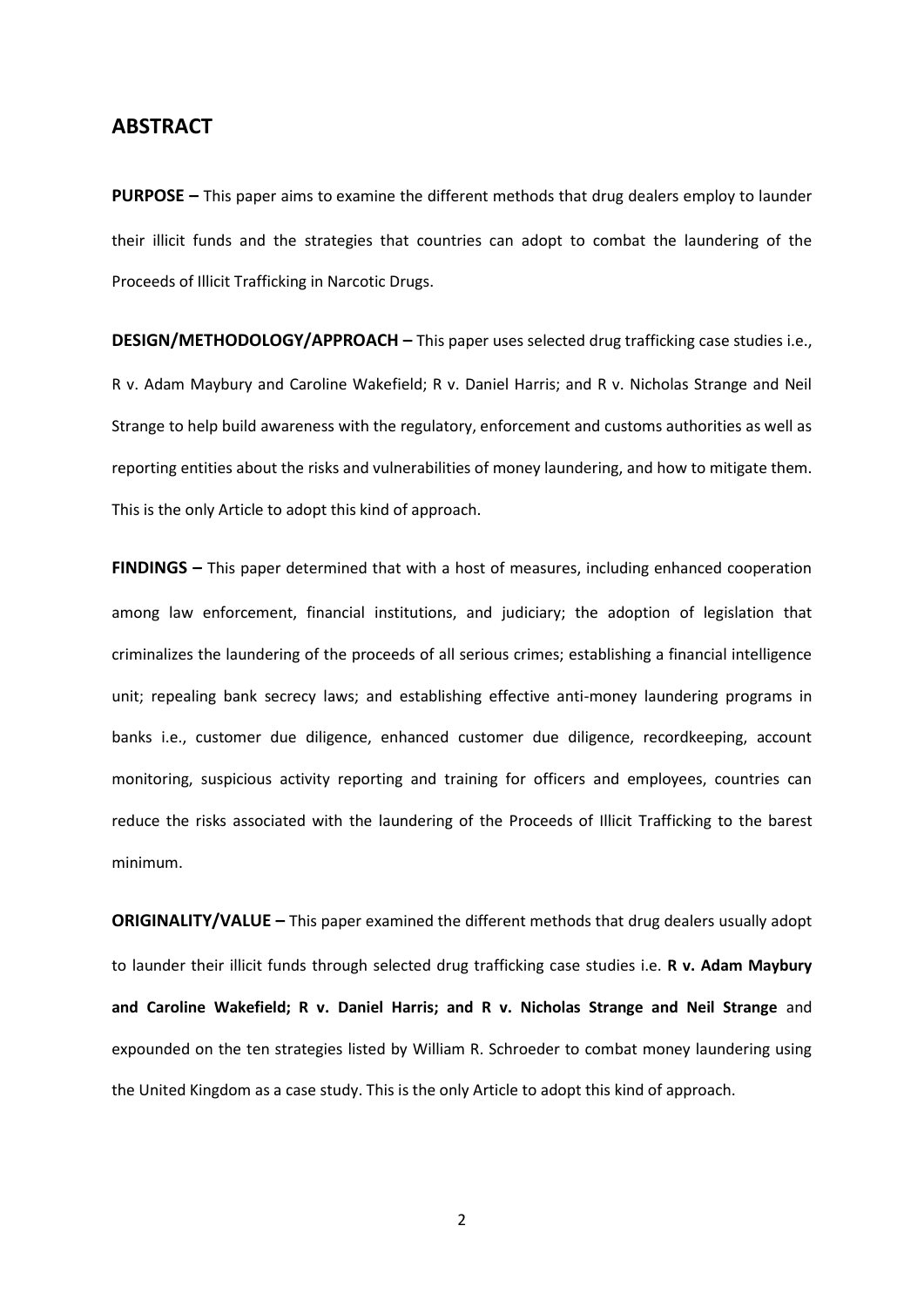**KEYWORDS:** Drug Trafficking, Money Laundering, Financial Intelligence Unit, Bank Secrecy Laws,

Suspicious Transaction Reporting, Customer Due Diligence, Record Keeping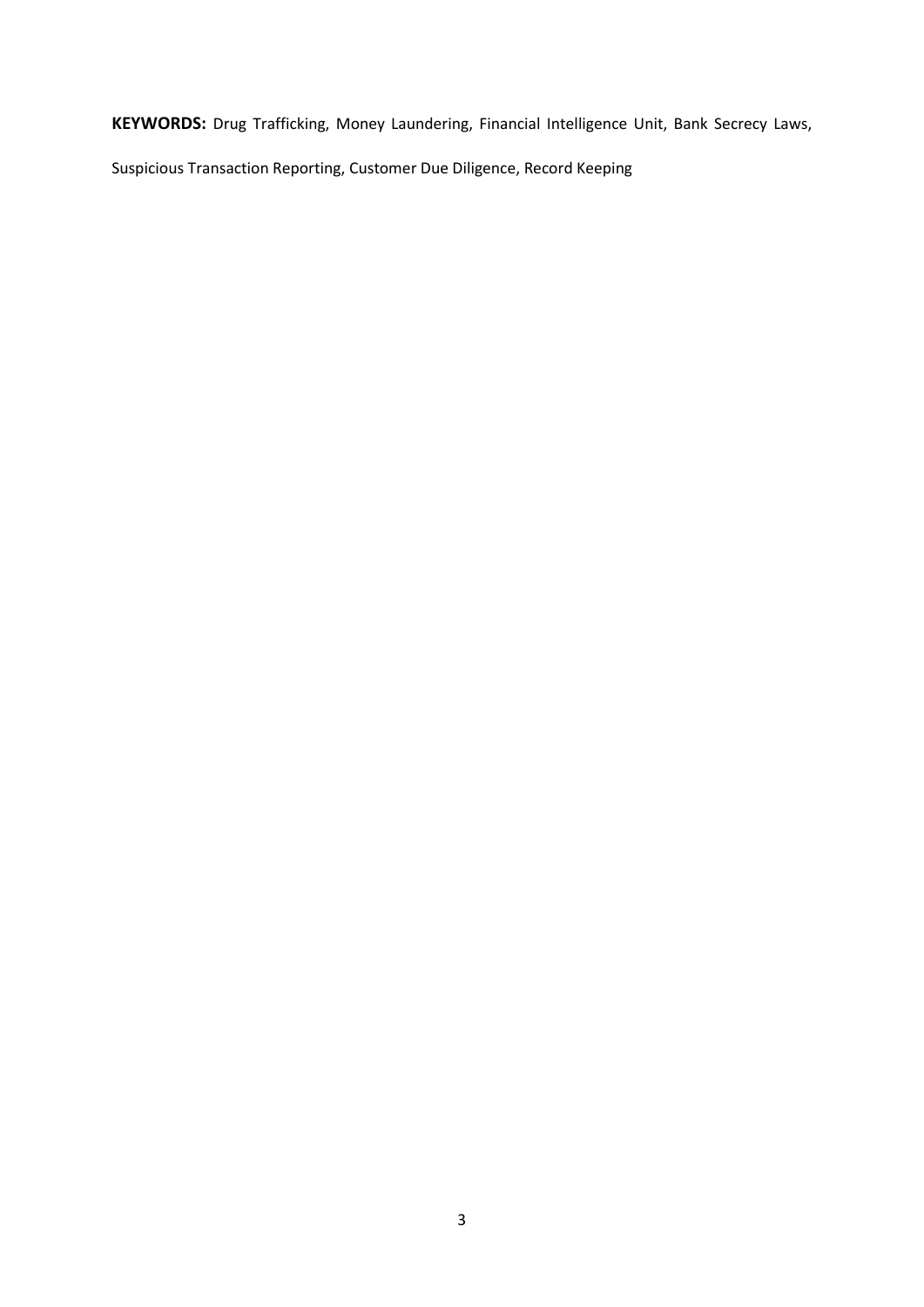#### **1. INTRODUCTION**

Drug Trafficking is one of the most prevalent criminal activities globally and generates more profits than any other form of trafficking (human and endangered species). According to recent data available, there has been little change in the overall global situation regarding the production, use, and health consequences of illicit drugs.<sup>1</sup> Global cocaine seizures increased to 671 tons in 2012, compared with the 634 tons seized in 2011. The main increase in the quantities of cocaine seized was in South America and Western and Central Europe. Cocaine use is still relatively concentrated in the Americas, Europe and Oceania, and practically all of the world's cocaine is produced in three countries in South America.<sup>2</sup>

Profit is generated across the entire chain of drug production and distribution, but it is at the final stage that it tends to be highest. A recent United Nations Office on Drugs and Crime study estimated that almost half of the profit made along the major heroin trafficking route from Afghanistan to Europe was generated in the four largest European consumer markets: France, Germany, Italy, and the United Kingdom.<sup>3</sup>

Drug traffickers need to disguise the proceeds from illicit Drug Trafficking by way of laundering the proceeds using increasingly complex and sophisticated methods. Thus, Money Laundering has

<sup>1</sup> United Nations Office on Drugs and Crime (2015), 'World Drug Report 2015', Available at: [https://www.unodc.org/documents/wdr2015/World\\_Drug\\_Report\\_2015.pdf](https://www.unodc.org/documents/wdr2015/World_Drug_Report_2015.pdf) (accessed 28 May 2020). <sup>2</sup> United Nations Office on Drugs and Crime (2014), 'World Drug Report 2014', Available at: [https://www.unodc.org/documents/wdr2014/World\\_Drug\\_Report\\_2014\\_web.pdf](https://www.unodc.org/documents/wdr2014/World_Drug_Report_2014_web.pdf) (accessed 28 May 2020). <sup>3</sup> United Nations Office on Drugs and Crime (2016), 'World Drug Report 2016', Available at:

[https://www.unodc.org/doc/wdr2016/WORLD\\_DRUG\\_REPORT\\_2016\\_web.pdf](https://www.unodc.org/doc/wdr2016/WORLD_DRUG_REPORT_2016_web.pdf) (accessed 28 May 2020).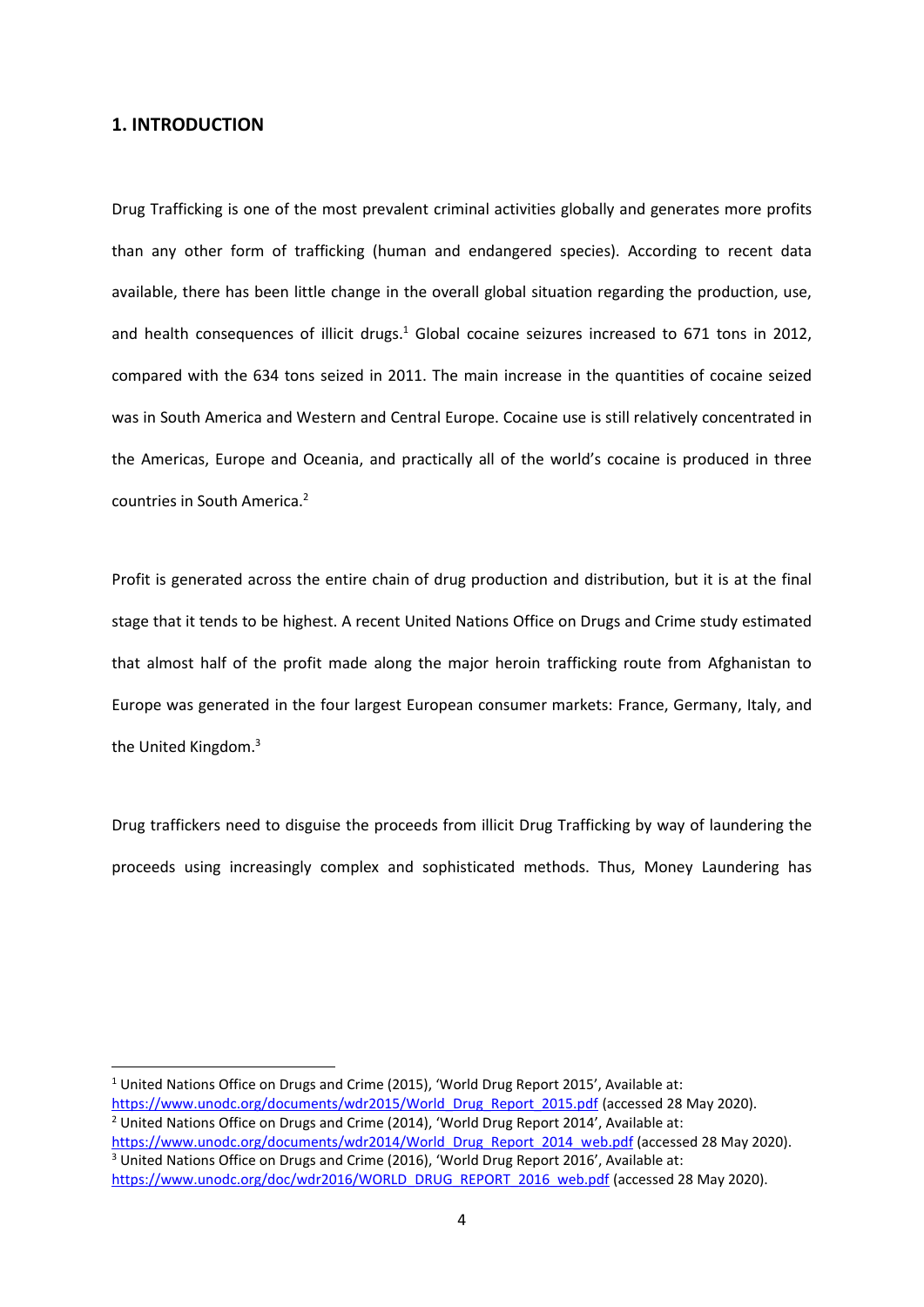become a global menace threatening the stability of various countries where criminal organizations operate with impunity threatening financial integrity and the rule of law.<sup>4</sup>

**The first part of this Article will examine the different methods that drug dealers employ to launder their illicit funds through selected drug trafficking case studies i.e. R v. Adam Maybury and Caroline Wakefield; R v. Daniel Harris; and R v. Nicholas Strange and Neil Strange. The second part of this Article will expound on the ten strategies listed by William R. Schroeder to combat money laundering using the United Kingdom as a case study.**

#### **2. MONEY LAUNDERING TYPOLOGIES IN THE DRUG TRAFFICKING CASE STUDIES**

This section will examine the different methods that drug dealers employ to launder their illicit funds through selected drug trafficking case studies i.e., **R v. Adam Maybury and Caroline Wakefield; R v. Daniel Harris; and R v. Nicholas Strange and Neil Strange.**

## **CASE STUDY ON THE MISUSE OF CORPORATE VEHICLES IN THE LAYERING PHASE OF MONEY LAUNDERING**

#### **CASE 2.1: R V. ADAM MAYBURY AND CAROLINE WAKEFIELD (UNREPORTED)**

Adam Maybury, aged 28, from Burntwood in Staffordshire, who operated the business of selling class A and B drugs to thousands of customers across the globe from a luxury villa in Spain, worked with his mother, sister, cousin and best friend.

<sup>4</sup> Federal Bureau of Investigation (2018), 'Combating Money Laundering and Other Forms of Illicit Finance: Regulator and Law Enforcement Perspectives on Reform', Available at: <https://www.fbi.gov/news/testimony/combating-money-laundering-and-other-forms-of-illicit-finance> (accessed 28 May 2020).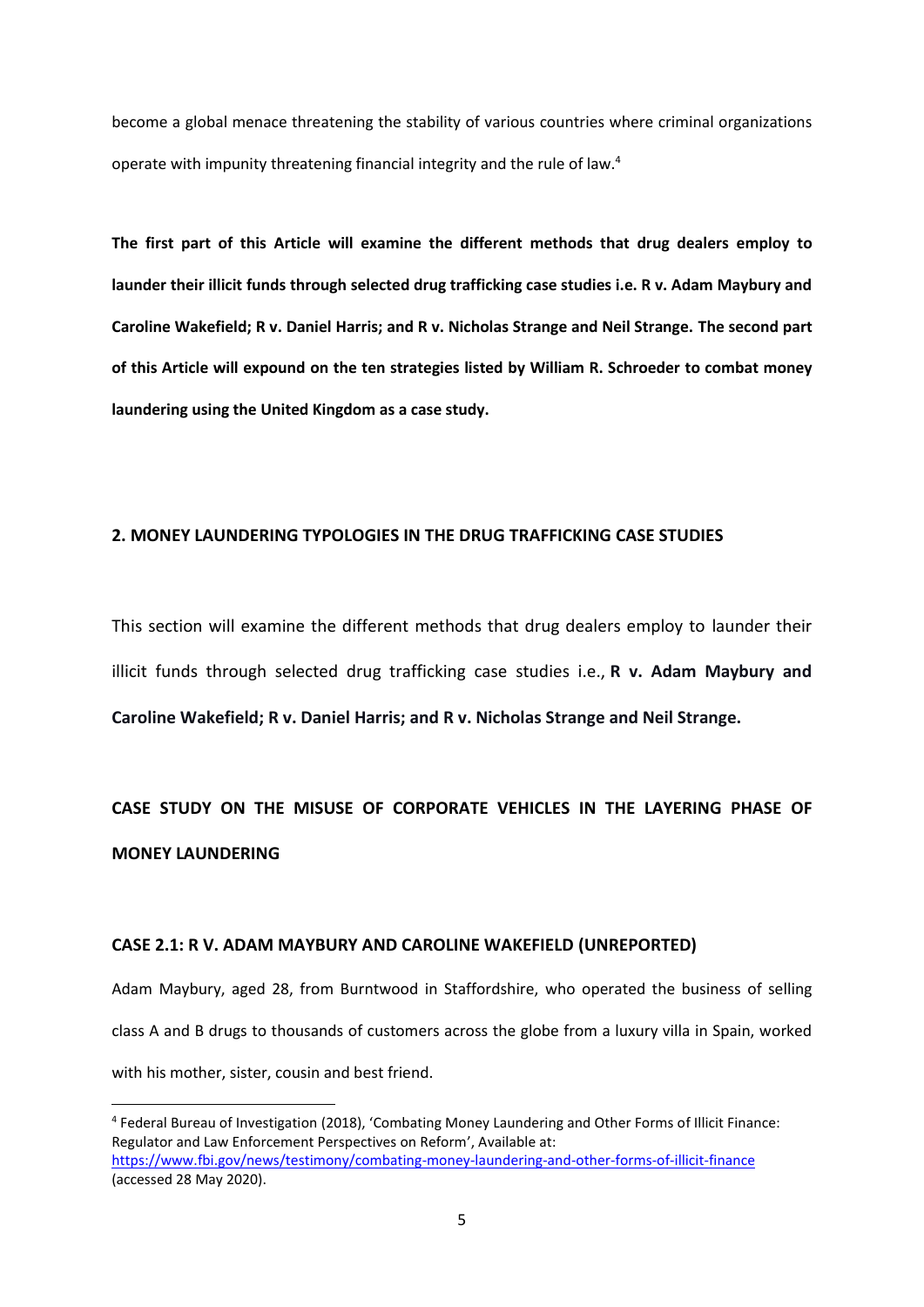His mother, Caroline Wakefield, 57, from Burntwood, had texted her son saying "I am getting a bit worried about all your dodgy dealings Adam just be careful x". All five were sentenced to a total of 17 years and nine months at Birmingham Crown Court on the 22<sup>nd</sup> of September, 2016 following a National Crime Agency investigation with support from Staffordshire Police. The synthetic drugs, which were sourced from Holland, included 4-FA and 4-MEC. They were distributed via the fast parcel system all over the UK and as far afield as Japan, New Zealand, Brazil and America. Packages were intentionally mis-labelled and mis-described as sports supplements such as protein or whey powder in an attempt to avoid detection.

Officers evidenced that the crime group received average monthly payments of £45,000 from online sales at its peak. The conspiracy lasted from June 2011 to September 2014. Maybury, who had no legitimate income, pleaded guilty to conspiring to import and supply class A and B drugs and money laundering at earlier hearings. His business partner and best friend Thomas Marshall, aged 28, from Burntwood, was found guilty of conspiracy to supply and import class B drugs and money laundering following a four week trial in July 2016. He was responsible for dispatching drug packages from Spain until he fell out with Maybury over money.

**Maybury's mother, Caroline Wakefield, pleaded guilty to money laundering. She opened and managed accounts, card processing facilities, and companies that were used in the purchase, importation, and onward supply of controlled drugs. Wakefield also leased the group's UK office - a converted flat on Chase Road, Burntwood - and was director and shareholder of Quiddu Limited, one of the companies used to launder money. Maybury's sister Faye Maybury, aged 30, from Bloxwich, admitted conspiring to supply class B drugs and money laundering. Working from the UK office, she administered the group's**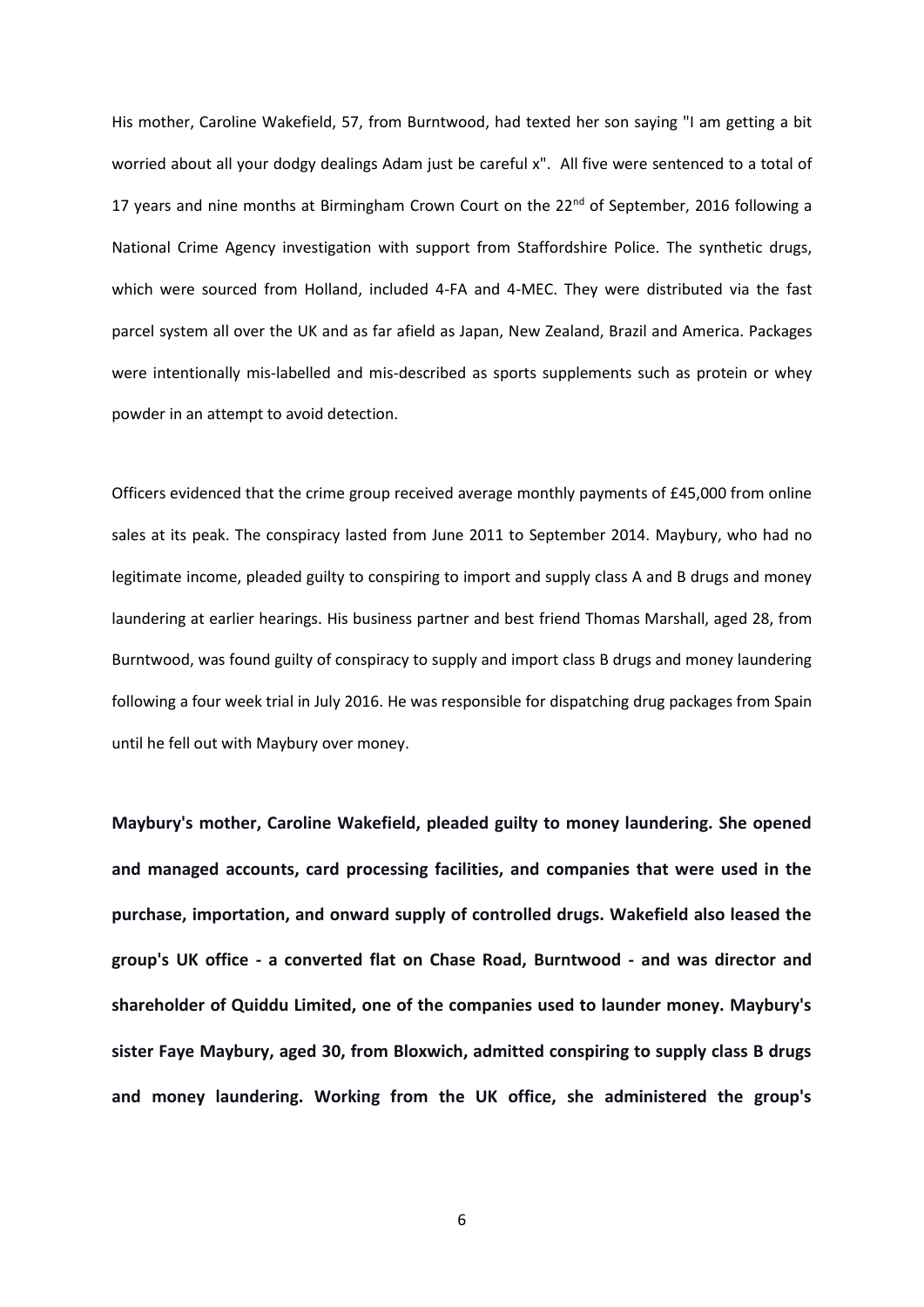**websites, processed invoices, ensured payments were made, and also posted packages on her brother's behalf.**

Dean Russell, aged 27, from Burntwood, who was Maybury's cousin, took over Marshall's distribution role after his fall out with Maybury. When Russell was arrested flying into the UK from Spain, he said: "Yes, I was expecting this. I didn't expect to get through when arrested at the airport." He admitted conspiring to import class B drugs and money laundering. Mick Pope, NCA senior investigating officer, said: "Adam Maybury's illegal family business operated on a truly global scale. It is clear from the financial records and documents we recovered that they had thousands of customers.<sup>5</sup>

#### **CASE STUDY ON CASH BASED MONEY LAUNDERING**

#### **CASE 2.2: R V. DANIEL HARRIS (UNREPORTED)**

National Crime Agency officers found the sum of £120,000 in March 2016 when they raided Daniel Harris's home as part of an investigation into a drug-smuggling ring.

**£118,000 was hidden in a holdall inside his baby daughter's wardrobe. In custody, he claimed to officers that the cash was for legal fees for a relative who had been arrested in Spain. He could not explain why he kept the large sum of money in cash in his child's wardrobe and said he did not know whether the money was criminal.**

<sup>5</sup> National Crime Agency (2016), 'Money laundering mum warned drug dealing son to take care over 'dodgy dealings', Available at: [http://www.nationalcrimeagency.gov.uk/news/917-money-laundering-mum-warned](http://www.nationalcrimeagency.gov.uk/news/917-money-laundering-mum-warned-drug-dealing-son-to-take-care-over-dodgy-dealings)[drug-dealing-son-to-take-care-over-dodgy-dealings](http://www.nationalcrimeagency.gov.uk/news/917-money-laundering-mum-warned-drug-dealing-son-to-take-care-over-dodgy-dealings) (accessed 24 September, 2016).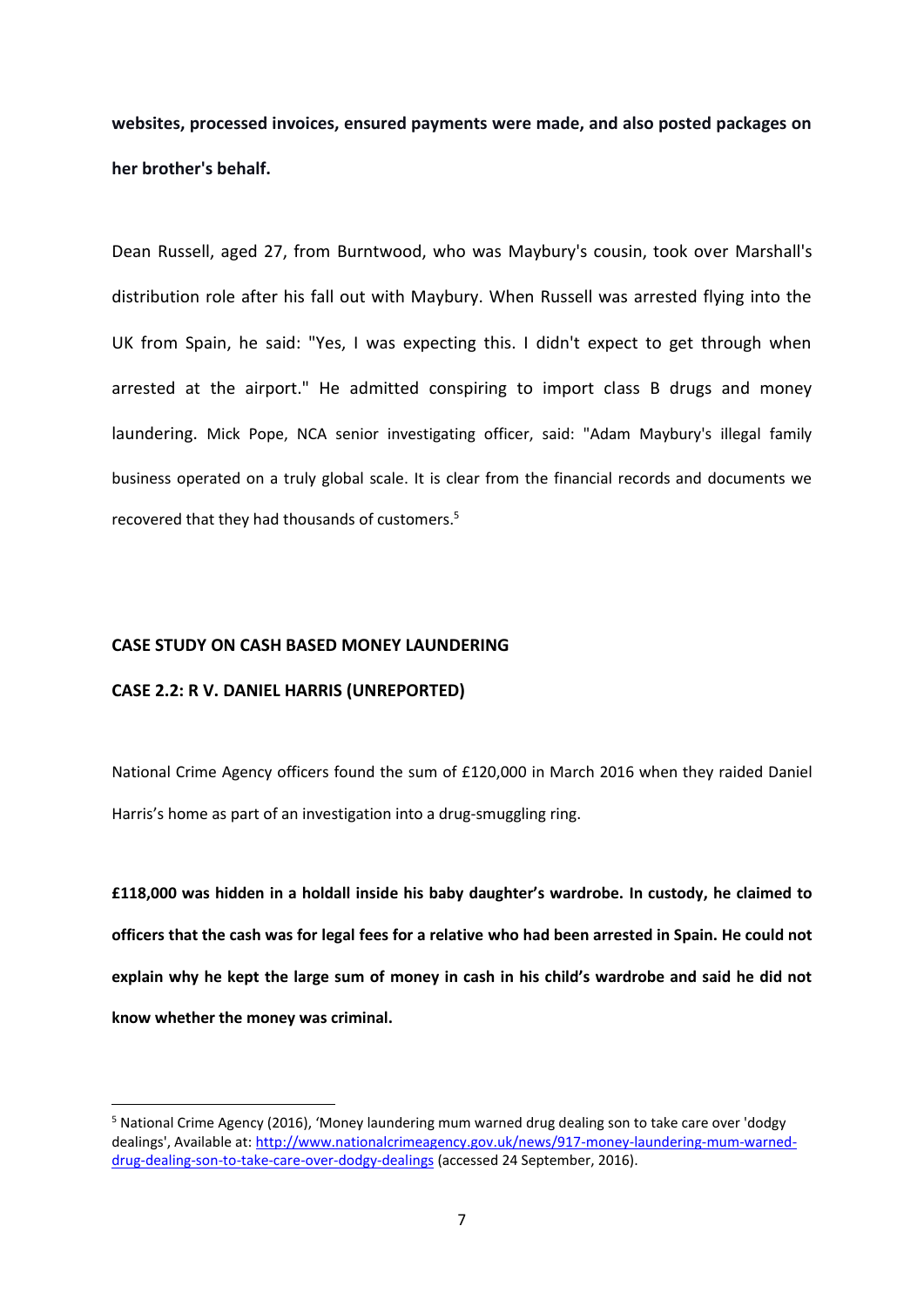A judge ordered him to forfeit the money on 19 May 2017 under the Proceeds of Crime Act 2002. Harris did not argue against the forfeiture. The raid on his house was part of an investigation into a cocaine delivery service in which cocaine dealers on mopeds posed as trainee-taxi drivers learning the Knowledge.

Ten men were convicted of drug offenses following the NCA investigation. Harris was found guilty of money laundering but not guilty of drug offenses. A judge ruled that cash seized from Daniel Harris, 37, was the proceeds of crime.<sup>6</sup>

#### **CASE STUDY ON CASH SMUGGLING**

#### **CASE 2.3: R V. NICHOLAS STRANGE AND NEIL STRANGE (UNREPORTED)**

Nicholas Strange, 34, lived on the Spanish island and sourced cocaine sold by his father Neil, 61, and associate Martyn Pagett, 31, from a travellers site in Nantyglo, South Wales. He was on the 27<sup>th</sup> of May, 2017 sentenced to 10 years in prison at Cardiff Crown Court after pleading guilty to two counts of supplying class A drugs and one of laundering the cash made by the group. Neil Strange is already serving eight-and-a-half-years for helping him to smuggle the cashback to Ibiza. Nicholas Strange was arrested in May 2016 by the Guardia Civil, acting on NCA intelligence, and repatriated to the UK.

#### **NCA officer John Lewis said Strange had "kept his hands clean while his dad did the dirty work."**

Pagett, from Blaina, South Wales, is serving an eight-year sentence for handling sales of cocaine to crime groups across the UK.

<sup>6</sup> National Crime Agency (2017), 'Almost £120,000 clawed back from money launderer', Available at: <http://www.nationalcrimeagency.gov.uk/news/1095-almost-120-000-clawed-back-from-money-launderer> (accessed 27 May 2017).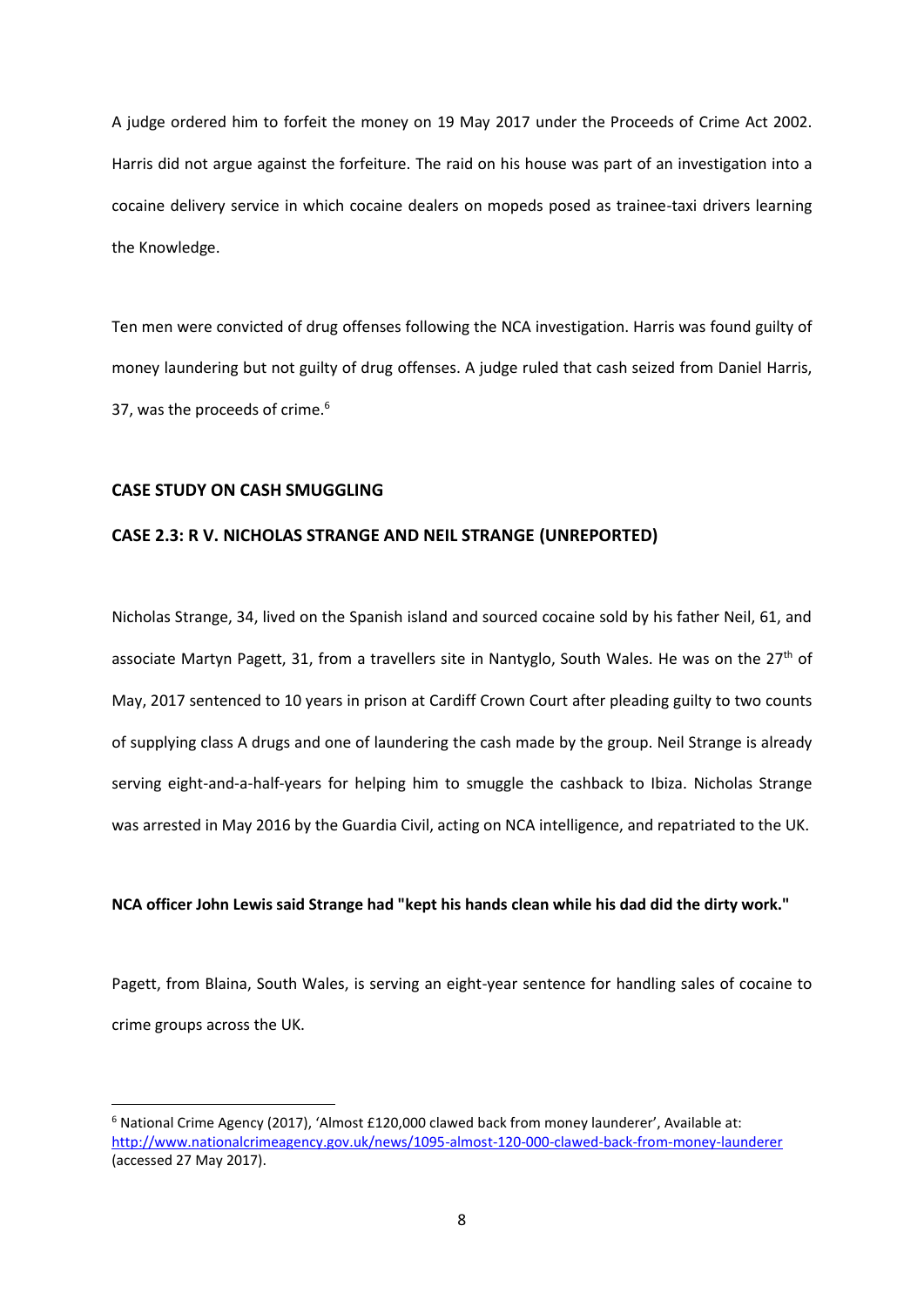**NCA officers had discovered Strange's role after arresting his father and Pagett in Bristol in 2014, an operation which saw them recover £125,000 in cash. Officers also found 8kg of high purity cocaine, with a value to organised crime of up to £280,000 and a potential street value of £960,000, in Pagett's portacabin at the Cwm Crachen travellers site where he was employed as the site warden. A further £9,000 in cash was recovered at an address linked to Neil Strange in Theale, near Reading.**

The NCA then began the two-year search that culminated in Nicholas Strange's arrest by the Guardia Civil and his placement on remand at HMP Cardiff in June last year. Strange's group had been supplying, among others, Ashley Burgham, aged 28, the head of a Gwent-based organised crime group. Burgham and ten of his group were sentenced to a combined total of 54 years on 11 December 2015.

The Stranges and Pagett were also supplying Anthony Moran, a then-33-year-old from Glasgow. Moran is serving an eight-year prison sentence after British transport police officers acting on NCA intelligence stopped him on a train to Scotland shortly after a meeting with Pagett. The Scot had with him 1kg of cocaine worth £35,000 wholesale and up to £120,000 when cut and sold. One of Nicholas Strange's guilty pleas related to the supply of cocaine to Moran. The total sentences for the group of four jailed after the NCA investigation - the Stranges, Pagett, and Moran – were 34 years. Mr. Lewis, lead officer for the NCA, said: "Nicholas Strange was a crook who stayed in sunny Ibiza and kept his hands clean while his dad did the dirty work.

"Taking out his operation led to the imprisonment of several serious and organised criminals and the disruption of their networks. It also denied the criminal economy a lot of cash.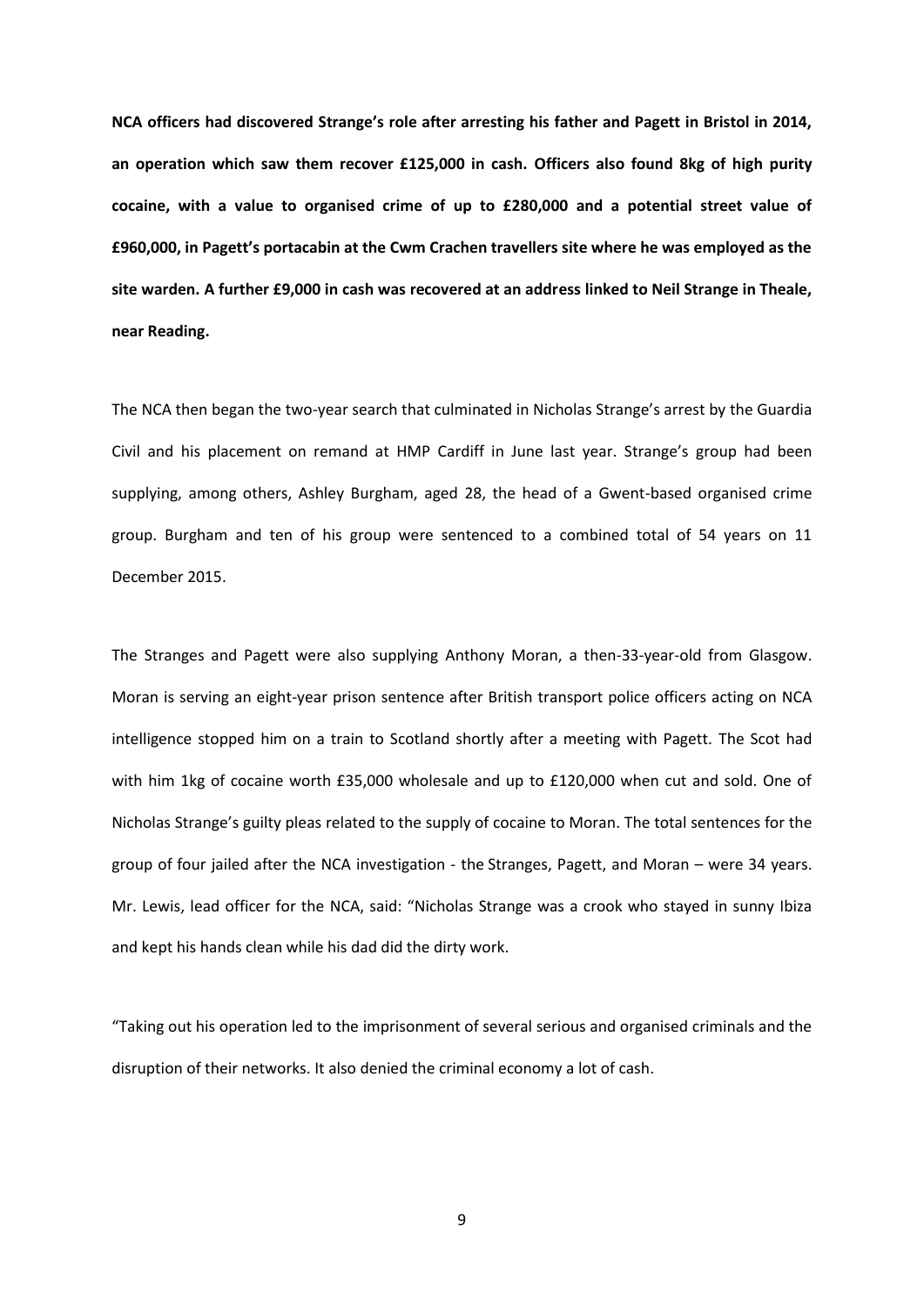"We were determined to track Strange down, and, thanks to our intelligence capabilities and close ties with the Guardia Civil, he is facing the full weight of justice."<sup>7</sup>

# **3. MEASURES TO COMBAT THE LAUNDERING OF THE PROCEEDS OF ILLICIT TRAFFICKING IN NARCOTIC DRUGS**

**William R. Schroeder, in his Article titled 'A Global Threat and the International Community' listed ten strategies that countries and territories can follow to synthesize the universal standards adopted by the International Community to combat money laundering. <sup>8</sup> This paper will expound on each of the strategies listed using the United Kingdom as a case study.**

**3.1 ENHANCE COOPERATION AMONG LAW ENFORCEMENT, FINANCIAL INSTITUTIONS, AND JUDICIARY: A COORDINATED RESPONSE INVOLVING THE FINANCIAL INDUSTRY, THE JUDICIARY, AND LAW ENFORCEMENT IS NECESSARY TO ADDRESS THE ISSUES REGARDING EFFECTIVE COUNTER-LAUNDERING MEASURES.** 

The UK National Economic Crime Centre (NECC) launched on 31 October 2018 with officers or representatives from the National Crime Agency, Serious Fraud Office, Financial Conduct Authority, City of London Police, HM Revenue & Customs, Crown Prosecution Service and the Home Office.

<sup>&</sup>lt;sup>7</sup> National Crime Agency (2017), 'Almost £120,000 clawed back from money launderer', Available at: <http://www.nationalcrimeagency.gov.uk/news/1095-almost-120-000-clawed-back-from-money-launderer> (accessed 27 May 2017).

<sup>8</sup> William R. Schroeder (2001), 'Money Laundering: A Global Threat and the International Community's Response', *FBI Law Enforcement Bulletin* Volume:70 Issue:5, Pages:1-9, Available at: <file:///C:/Users/user/Downloads/447472.pdf> (accessed 30 May 2020).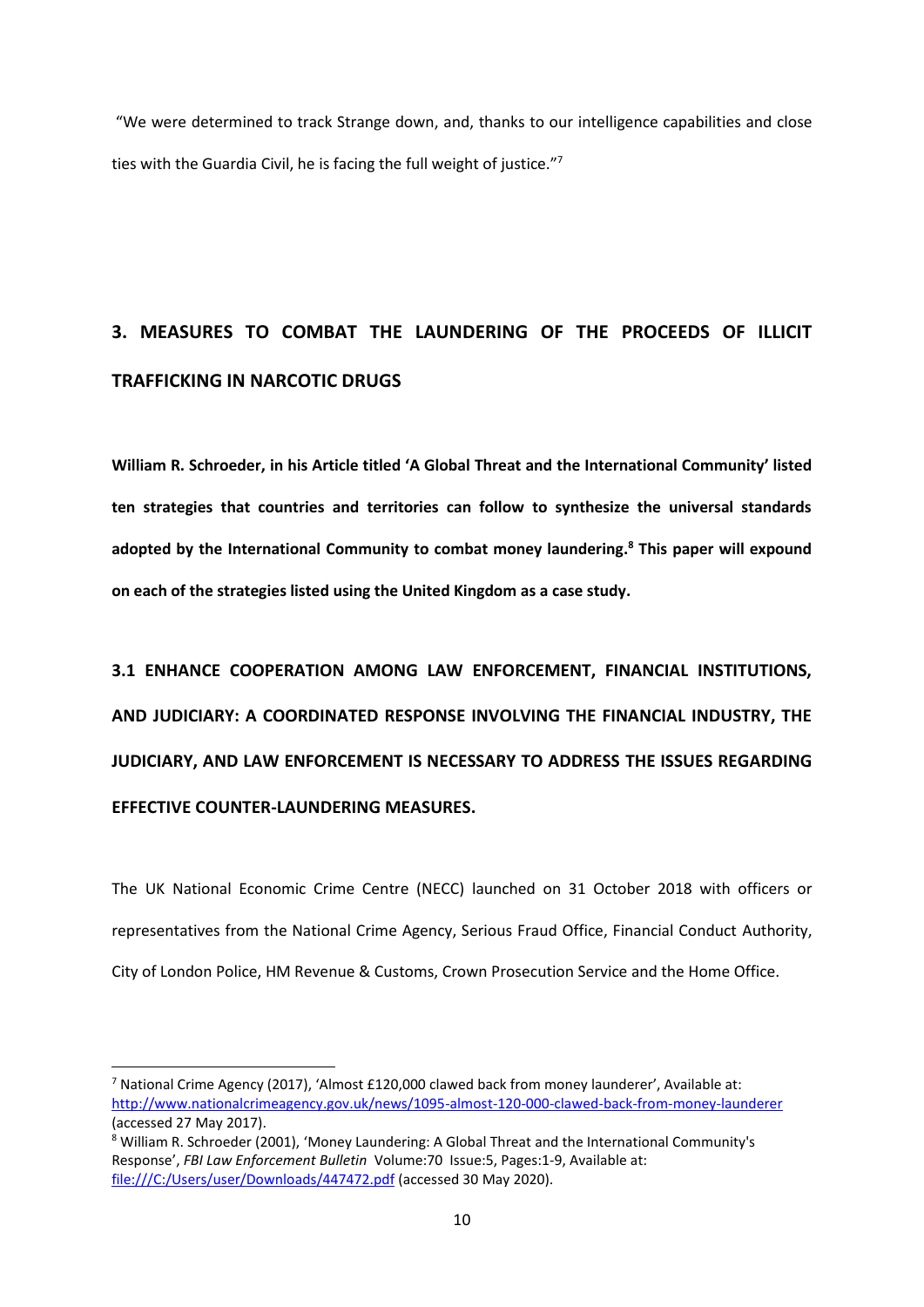NECC was created to deliver a step-change in the UK's response to, and impact on, economic crime. For the first time, the NECC brings together law enforcement and justice agencies, government departments, regulatory bodies and the private sector with a shared objective of driving down serious organised economic crime, protecting the public and safeguarding the prosperity and reputation of the UK as a financial centre.<sup>9</sup>

The NECC will coordinate and task the UK's response to economic crime, harnessing intelligence and capabilities from across the public and private sectors to tackle economic crime in the most effective way.

It will jointly identify and prioritise the most appropriate type of investigations, whether criminal, civil or regulatory to ensure maximum impact. It will seek to maximise new powers, for example, Unexplained Wealth Orders and Account Freezing Orders, across all agencies to tackle the illicit finance that funds and enables all forms of serious and organised crime. The NECC will ensure that criminals defrauding British citizens, attacking UK industry, and abusing UK financial services are effectively pursued; that the UK's industries and government agencies know how to prevent economic crime; and that the UK's citizens are better protected.<sup>10</sup>

The NECC includes the well-established Joint Money Laundering Intelligence Taskforce (JMLIT). JMLIT is a partnership between law enforcement and the financial sector to exchange and analyse information relating to money laundering and wider economic threats. The task force consists of:

#### i. over 40 financial institutions

<sup>&</sup>lt;sup>9</sup> National Crime Agency (2020), 'National Economic Crime Centre', Available at: <https://www.nationalcrimeagency.gov.uk/what-we-do/national-economic-crime-centre> (accessed 28 May 2020).

<sup>&</sup>lt;sup>10</sup> National Crime Agency (2020), 'National Economic Crime Centre', Available at:

<https://www.nationalcrimeagency.gov.uk/what-we-do/national-economic-crime-centre> (accessed 28 May 2020).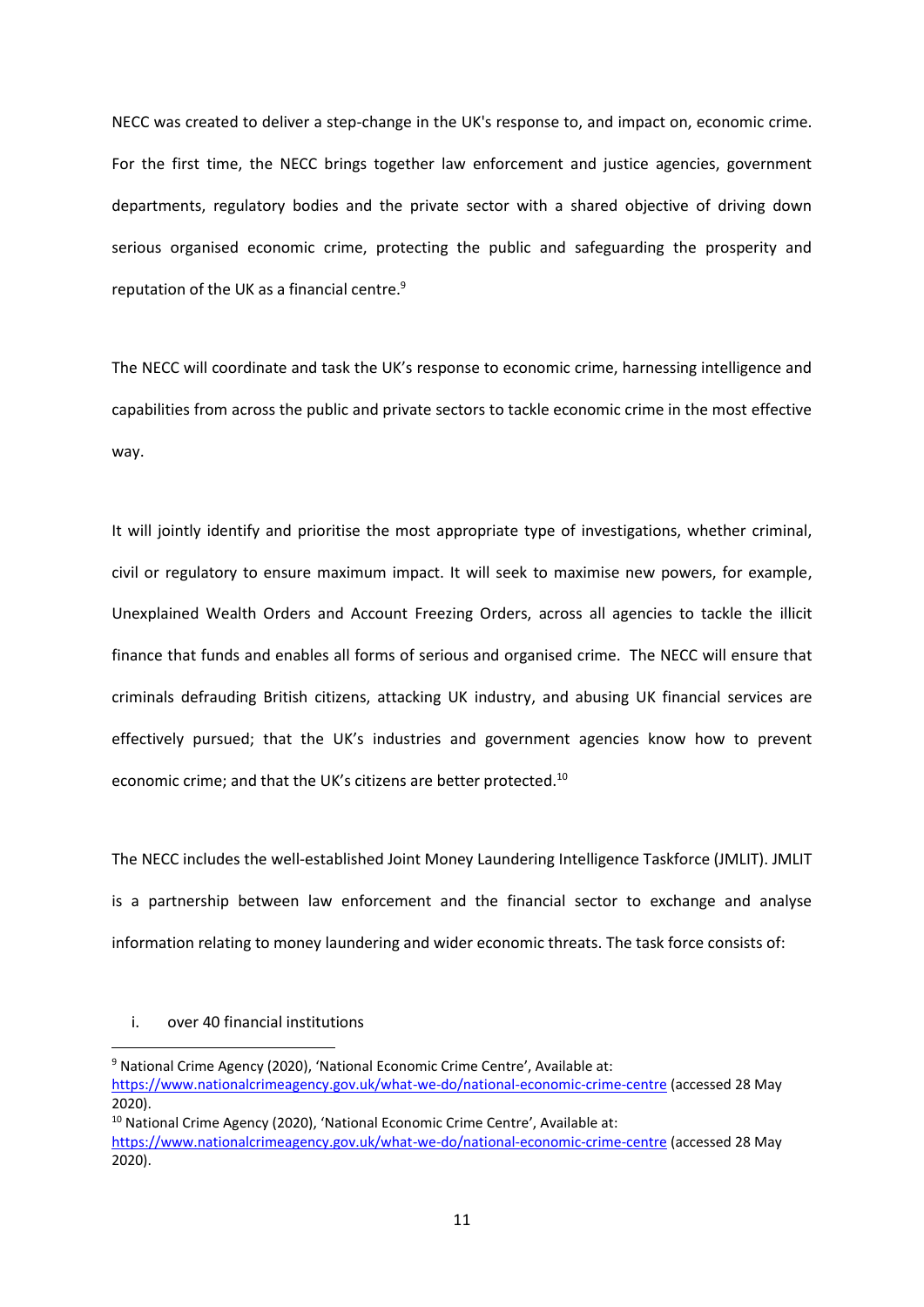- ii. the Financial Conduct Authority
- iii. Cifas
- iv. five law-enforcement agencies: the NCA, HMRC, the SFO, the City of London Police, and the Metropolitan Police Service.

JMLIT is an innovative model for public/private information sharing that has generated very positive results since its inception in 2015 and is considered internationally to be an example of best practice. If the UK is to tackle high-end money laundering schemes which are most commonly complex, multi-institutional, and multi-jurisdictional, then a forum to share information on new typologies, existing vulnerabilities, and live tactical intelligence, is essential.

#### **3.1.1 SUCCESSES OF JMLIT**

Since its inception, JMLIT has supported and developed over 500 law enforcement investigations, which has directly contributed to over 130 arrests and the seizure or restraint of over £13m. Through this collaboration, JMLIT private sector members have identified over 5,000 suspect accounts linked to money laundering activity, and commenced over 3,500 of their own internal investigations, while also continuing to develop and enhance their systems and controls for mitigating the threat of financial crime.

Financial sector-led expert working groups provide a platform for members to discuss current or emerging threats and to identify innovative ways of collectively combating these threats. As a result, over 30 'JMLIT Alert' reports have been shared with the wider financial industry to assist in focussing the identification and implementation of transactional monitoring system queries, in turn helping to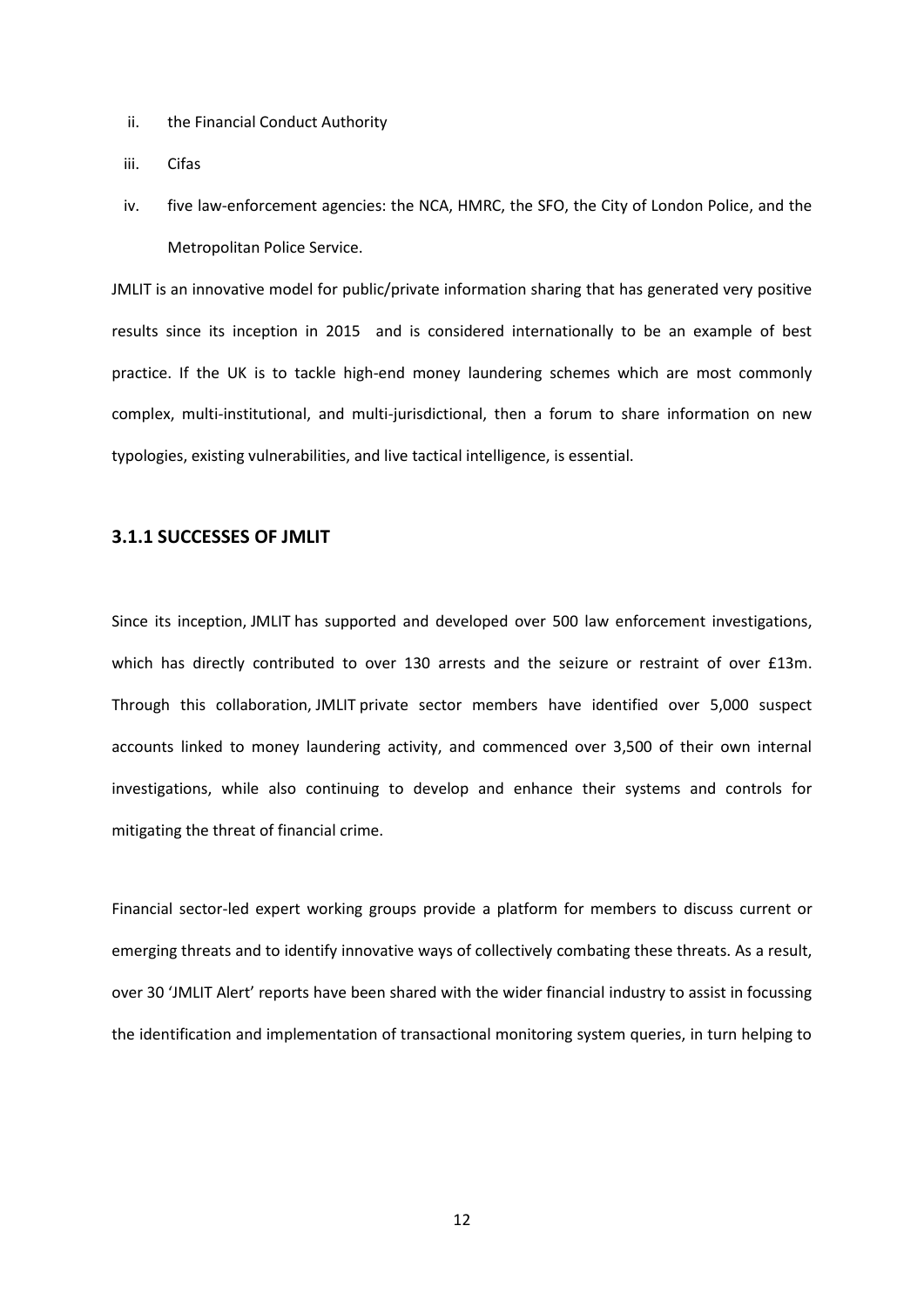mitigate the criminal methodologies used to exploit the UK's financial system.<sup>11</sup>

## **3.2 CRIMINALIZE LAUNDERING: ADOPT LEGISLATION THAT CRIMINALIZES THE LAUNDERING OF THE PROCEEDS OF ALL SERIOUS CRIMES.**

The UK Proceeds of Crime Act 2002 (as amended) makes it a money laundering offence<sup>12</sup> for a person to:

- i. Conceal criminal property; $13$
- ii. Disguise criminal property: $14$
- iii. Convert criminal property; $^{15}$
- iv. Transfer criminal property:<sup>16</sup>
- v. Remove criminal property from England and Wales or from Scotland or from Northern Ireland.<sup>17</sup>
- vi. Enter into or become concerned in an arrangement which he knows or suspects facilitates (by whatever means) the acquisition, retention, use or control of criminal property by or on behalf of another person.<sup>18</sup>
- vii. Acquire criminal property:<sup>19</sup>
- viii. Use criminal property;<sup>20</sup>
- ix. Have possession of criminal property. $21$

<sup>&</sup>lt;sup>11</sup> National Crime Agency (2020), 'National Economic Crime Centre', Available at: <https://www.nationalcrimeagency.gov.uk/what-we-do/national-economic-crime-centre> (accessed 28 May 2020).

 $12$  Proceeds of Crime Act 2002 (as amended), s. 340 (11) (a)

 $13$  Proceeds of Crime Act 2002 (as amended), s. 327 (1) (a)

 $14$  Proceeds of Crime Act 2002 (as amended), s. 327 (1) (b)

 $15$  Proceeds of Crime Act 2002 (as amended), s. 327 (1) (c)

 $16$  Proceeds of Crime Act 2002 (as amended), s. 327 (1) (d)

<sup>17</sup> Proceeds of Crime Act 2002 (as amended), s. 327 (1) (e)

 $18$  Proceeds of Crime Act 2002 (as amended), s. 328 (1)

 $19$  Proceeds of Crime Act 2002 (as amended), s. 329 (1) (a)

 $20$  Proceeds of Crime Act 2002 (as amended), s. 329 (1) (b)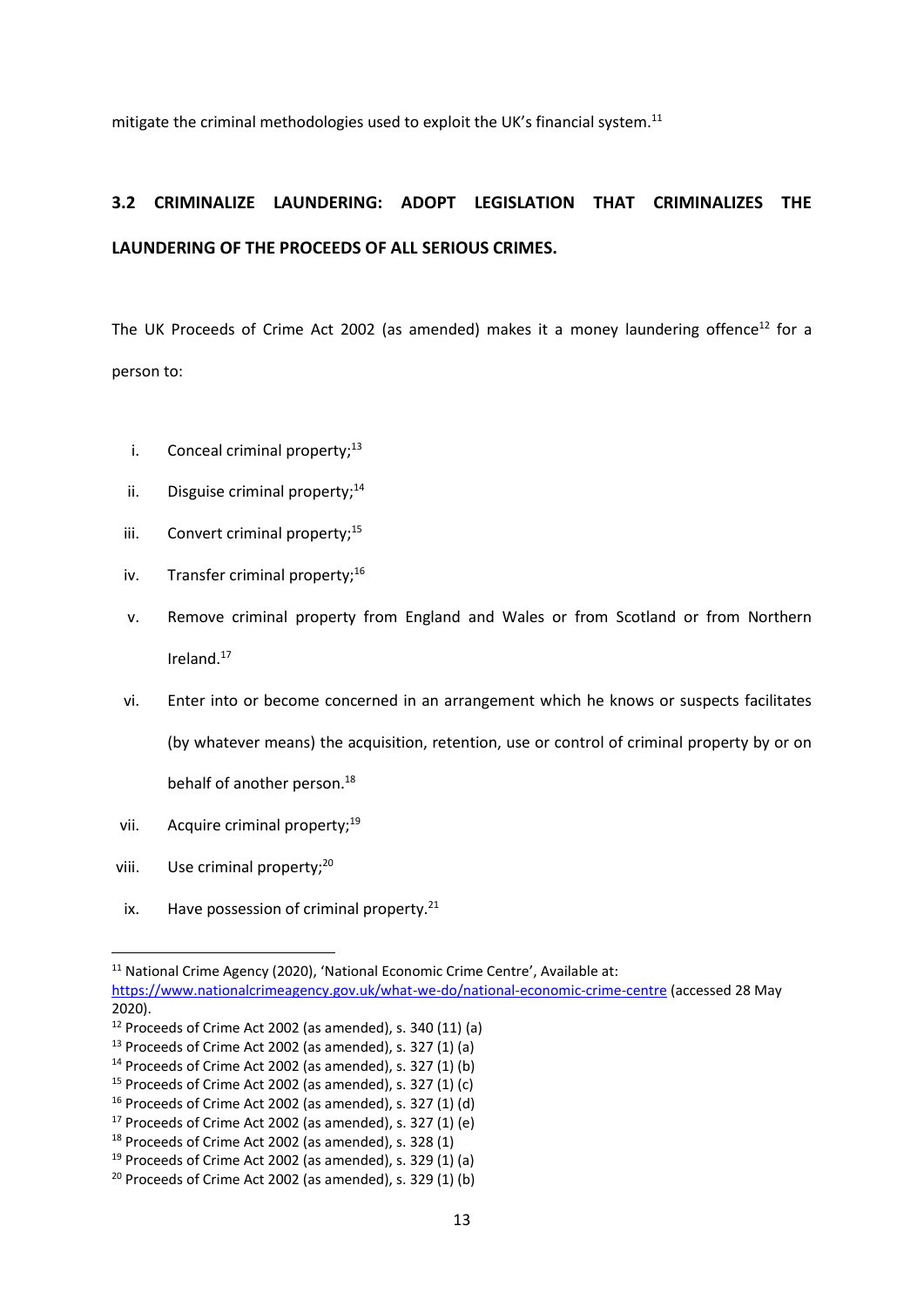- x. Attempt, conspire or incite another to commit the above offences<sup>22</sup>
- xi. Aid, abet, counsel or procure the commission of the above offences<sup>23</sup>

# **3.3 ESTABLISH A FINANCIAL INTELLIGENCE UNIT (FIU): AN FIU IS A CENTRAL OFFICE, GENERALLY COMPOSED OF INVESTIGATORS, BANKING EXPERTS, AND FINANCIAL ANALYSTS, THAT OBTAINS AND ANALYSES INFORMATION FROM FINANCIAL INDICATIVE OF LAUNDERING TO AN APPROPRIATE GOVERNMENT AUTHORITY FOR INVESTIGATION.**

In the United Kingdom, to avoid committing a failure to report offence, nominated officers must make their disclosures to the National Crime Agency (NCA). The national reception point for disclosure of suspicions, and for seeking consent to continue to proceed with the transaction or activity, is the UK Financial Intelligence Unit (FIU) within the NCA.<sup>24</sup>

**3.4 REPEAL BANK SECRECY LAWS: LAWS THAT UNDULY RESTRICT THE FLOW OF INFORMATION BETWEEN FINANCIAL INSTITUTIONS AND LAW ENFORCEMENT SHOULD BE REPEALED, AND SPECIFIC PROTECTIONS AFFORDED THOSE APPROPRIATELY DISCLOSING INFORMATION TO THE AUTHORITIES.**

Internal data leaked from Panama-based law firm Mossack Fonseca showed that more than five hundred banks, their subsidiaries and branches, including HSBC, Credit Suisse, UBS, Société Générale and RBS-owned Coutts, registered nearly fifteen thousand six hundred shell companies for their

 $21$  Proceeds of Crime Act 2002 (as amended), s. 329 (1) (c)

 $22$  Proceeds of Crime Act 2002 (as amended), s. 340 (11) (b)

 $23$  Proceeds of Crime Act 2002 (as amended), s. 340 (11) (c)

<sup>24</sup> Joint Money Laundering Steering Group JMLSG, *Prevention of money laundering/combating terrorist financing,* 2017 Revised Version, Guidance for the UK financial sector Part I, Paragraph 6.40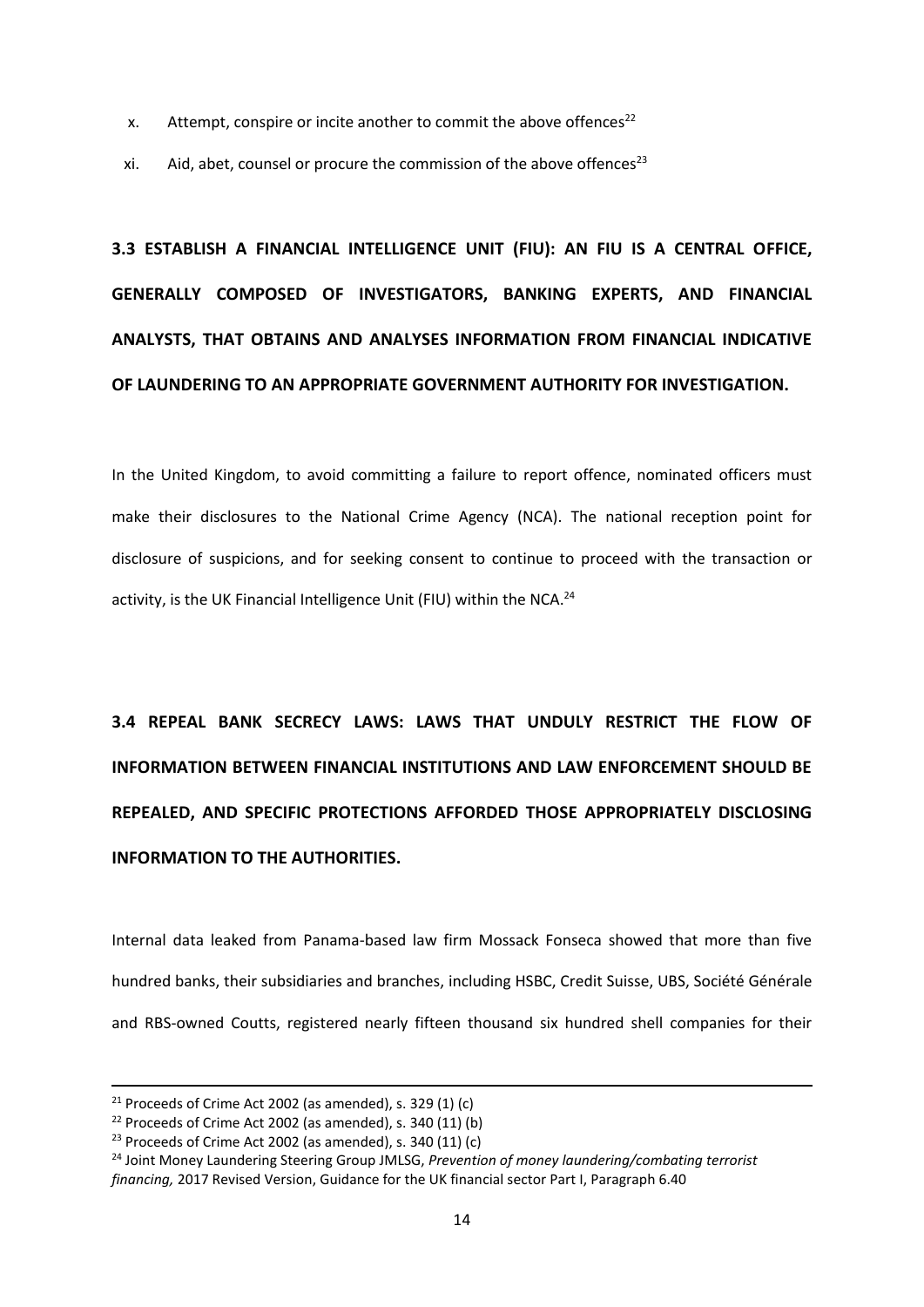customers through the Panama-based law firm Mossack Fonseca.<sup>25</sup>

The UK has been working in cooperation with the Overseas Territories with recognised financial centres (OTs) and Crown Dependencies (CDs) since the G20 summit in 2013. The OTs and CDs are committed to supporting international efforts on tax transparency and to meeting international standards. In the run-up to the London Anti-Corruption Summit in 2016, the OTs and CDs signed agreements with the UK to establish central registers, or similarly effective systems, of beneficial ownership information and to provide UK law enforcement authorities with near real-time access to this information. All the CDs and OTs with a financial centre have also signed up for the new OECD initiative for development of a standard for the systematic exchange of beneficial ownership information. These commitments, which should come fully into effect by June 2017, put the OTs and CDs ahead of many other financial centres in terms of transparency and integrity. This is an ongoing program of work.<sup>26</sup>

**3.5 REPORT LARGE/SUSPICIOUS TRANSACTIONS: TO OBTAIN NEEDED INFORMATION ON A RELIABLE BASIS, BANKS AND OTHER COVERED INSTITUTIONS SHOULD BE REQUIRED TO REPORT ALL SUSPICIOUS TRANSACTIONS AND ALL LARGE TRANSACTIONS, WHERE THE REPORTS ON LARGE TRANSACTIONS WOULD HELP LAW ENFORCEMENT AGENCIES IN A MANNER THAT DOES NOT COST-PROHIBITIVE.**

In the United Kingdom, A firm's nominated officer must report any transaction or activity that, after his evaluation, he knows or suspects, or has reasonable grounds to know or suspect, may be linked

<sup>25</sup> Moore, S. (2016), 'Panama papers: Banks including HSBC and Credit Suisse deny helping clients avoid tax using offshore companies', Available at: [http://economia.icaew.com/news/april-2016/panama-papers-banks](http://economia.icaew.com/news/april-2016/panama-papers-banks-deny-helping-clients-avoid-tax-using-offshore-companies)[deny-helping-clients-avoid-tax-using-offshore-companies](http://economia.icaew.com/news/april-2016/panama-papers-banks-deny-helping-clients-avoid-tax-using-offshore-companies) (accessed 23 April 2016), see also Franklin, J and Nebehay, S. (2016), 'Europe's banks under scrutiny as regulators look into Panama Papers', Available at: <http://www.reuters.com/article/us-panama-tax-swiss-idUSKCN0X40QG> (accessed 23 April 2016). <sup>26</sup> Home Office (2017), 'Criminal Finances Bill', Available at:

[https://assets.publishing.service.gov.uk/government/uploads/system/uploads/attachment\\_data/file/590467/](https://assets.publishing.service.gov.uk/government/uploads/system/uploads/attachment_data/file/590467/CF_Bill_-_Factsheet_10_-_company_ownership_transparency.pdf) CF\_Bill - Factsheet 10 - company\_ownership\_transparency.pdf (accessed 28 May 2020).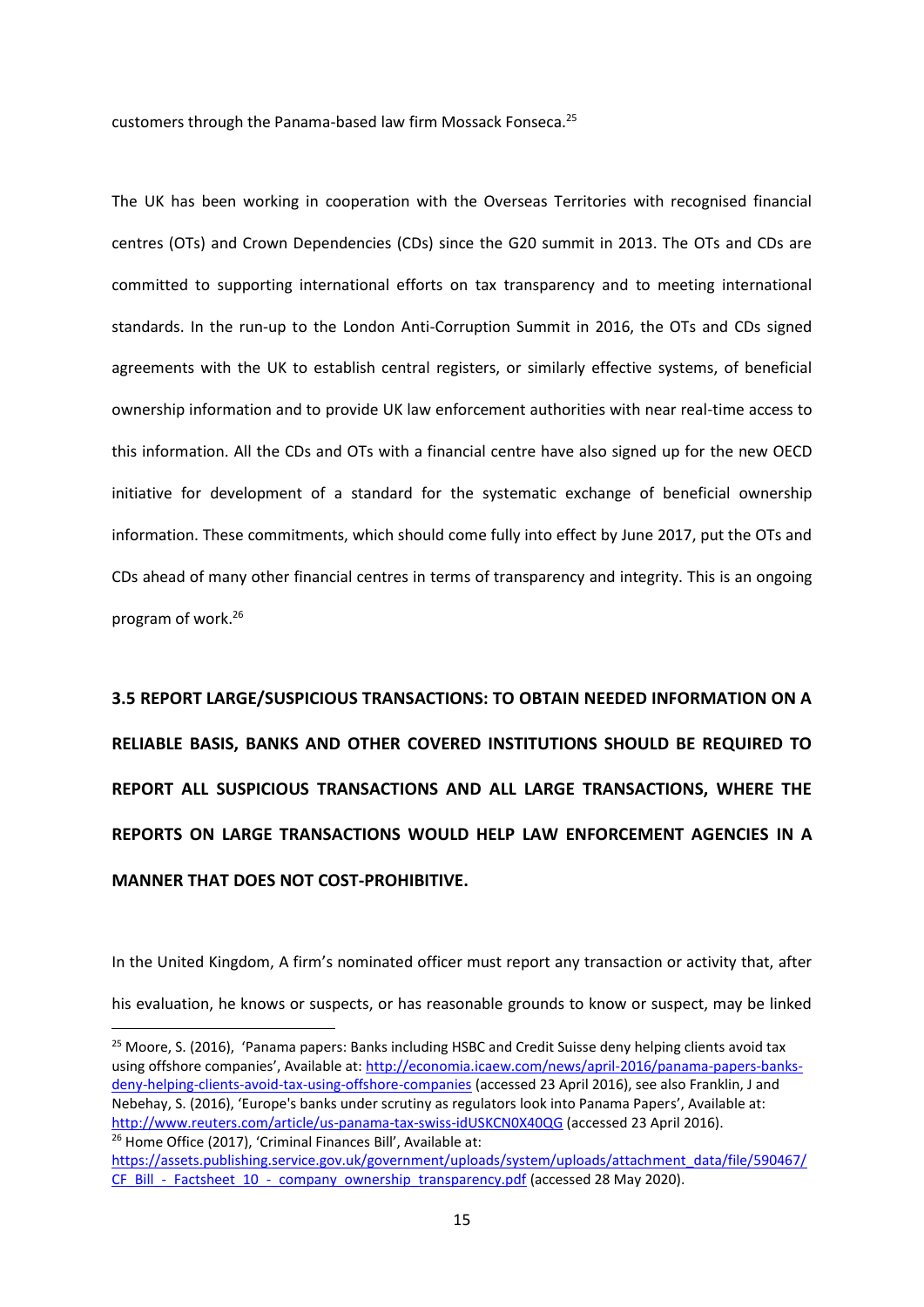to money laundering or terrorist financing, or to attempted money laundering or terrorist financing.<sup>27</sup> Such report is called a Suspicious Activity Report.<sup>28</sup>

# **3.6 IDENTIFY BANK CUSTOMERS: BECAUSE LAUNDERERS COVET ANONYMITY FOR THEIR CLANDESTINE ACTIVITY, INSTITUTIONS MUST IDENTIFY THEIR CUSTOMERS AND PASS PERTINENT INFORMATION TO THE APPROPRIATE AUTHORITIES.**

Firms are required to obtain the following information in relation to natural persons:

- i. Full name;
- ii. Residential address;
- iii. Date of birth.<sup>29</sup>

When someone becomes a new customer, or applies for a new product or service, or where there are indications that the risk associated with an existing business relationship might have increased, the firm should, depending on the nature of the product or service for which they are applying, request information as to:

- i. The customers residential status;
- ii. Employment and salary details;
- iii. Other sources of income or wealth (e.g., inheritance, divorce settlement, proper

<sup>&</sup>lt;sup>27</sup> Proceeds of Crime Act 2002 (as amended), s. 331; the Joint Money Laundering Steering Group JMLSG, *Prevention of money laundering/combating terrorist financing,* 2017 Revised Version, Guidance for the UK financial sector Part I June 2017 (Amended December 2017), Paragraph 6.33.

<sup>28</sup> Joint Money Laundering Steering Group JMLSG, *Prevention of money laundering/combating terrorist financing,* 2017 Revised Version, Guidance for the UK financial sector Part I June 2017 (Amended December 2017), Chapter 6, See also Lilley, P. (2006), *Dirty Dealing: The Untold Truth About Global Money Laundering, International Crime and Terrorism,* Kogan Page Limited, United Kingdom.

<sup>29</sup> The Joint Money Laundering Steering Group JMLSG, *Prevention of money laundering/combating terrorist financing 2017* Revised Version, Guidance for the UK financial sector Part I, June 2017 (Amended December 2017), Paragraph 5.3.71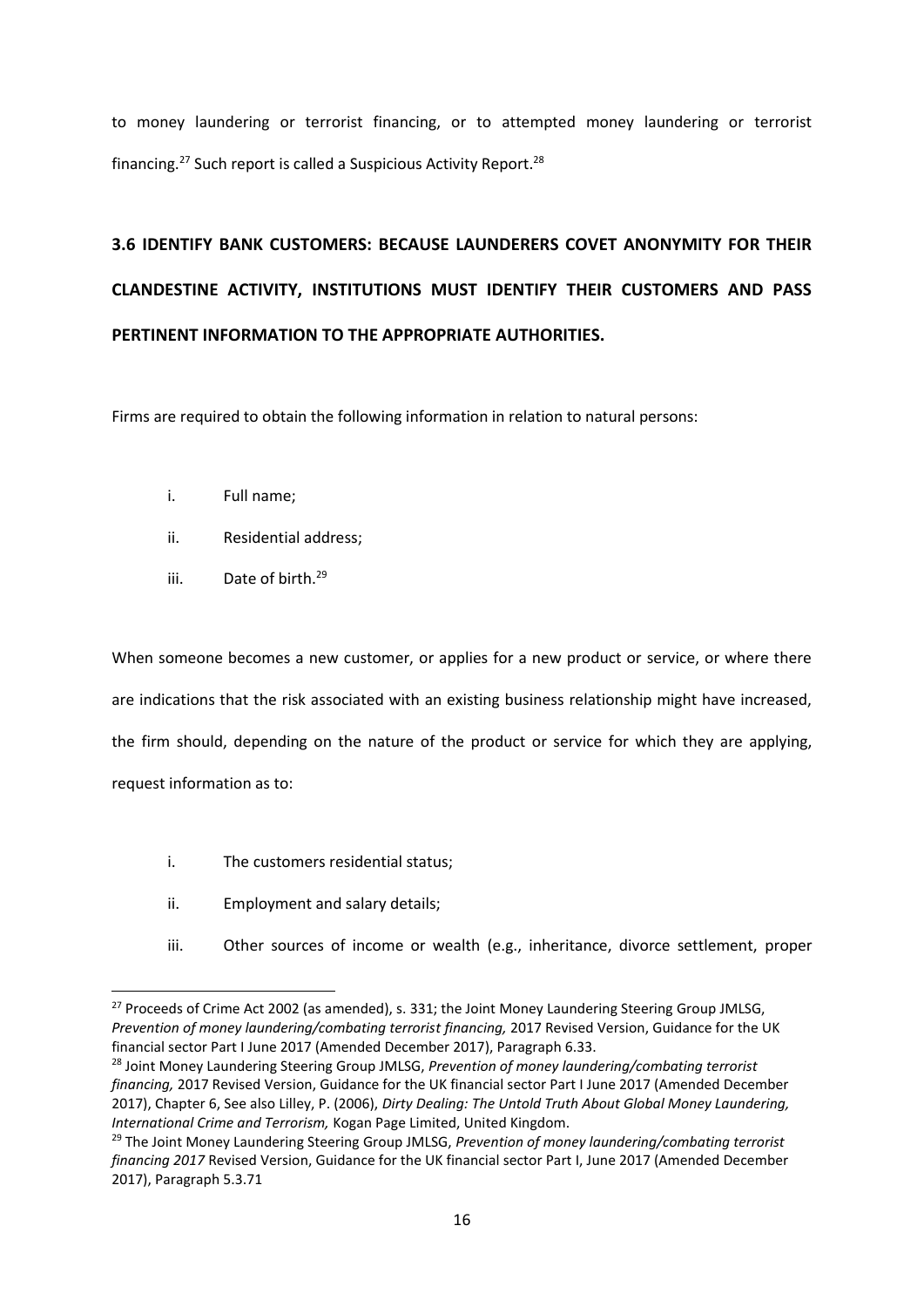sale $).$ <sup>30</sup>

#### **3.7 RECORD CUSTOMER AND TRANSACTION INFORMATION:**

The UK's Anti-Money Laundering/Countering the Financing of Terrorism (AML/CFT) regime establishes record-keeping requirements related to all types of records including customer accounts (e.g., loan, deposit or trust), AML/CFT filing requirements and records that document a financial institution's compliance with the AML/CFT regulations. In general, the AML/CFT requires that a financial institution/DNFBP maintains most records for at least five years. $31$ 

**3.8 ESTABLISH EFFECTIVE ANTI--MONEY LAUNDERING PROGRAMS IN BANKS: BANKS SHOULD ESTABLISH EFFECTIVE INTERNAL ANTI--LAUNDERING PROGRAM, CONDUCT LAUNDERING-DETECTION TRAINING FOR OFFICERS AND EMPLOYEES, AND PROVIDE FOR MEANINGFUL INSTITUTIONAL ACCOUNTABILITY. COUNTRIES SHOULD ALSO CONDUCT REGULAR TRAINING FOR FINANCIAL INVESTIGATORS AND POLICE OFFICERS.**

The UK Money Laundering, Terrorist Financing and Transfer of Funds (Information on the Payer) Regulations 2017 requires financial institutions to:

a) appoint one individual who is a member of the board of directors (or if there is no board, of its equivalent management body) or of its senior management as the officer responsible for

<sup>30</sup> The Joint Money Laundering Steering Group JMLSG, *Prevention of money laundering/combating terrorist financing 2017* Revised Version, Guidance for the UK financial sector Part I, June 2017 (Amended December 2017), Paragraph 5.5.6

<sup>&</sup>lt;sup>31</sup> See the Money Laundering, Terrorist Financing and Transfer of Funds (Information on the Payer) Regulations 2017, regulation 40.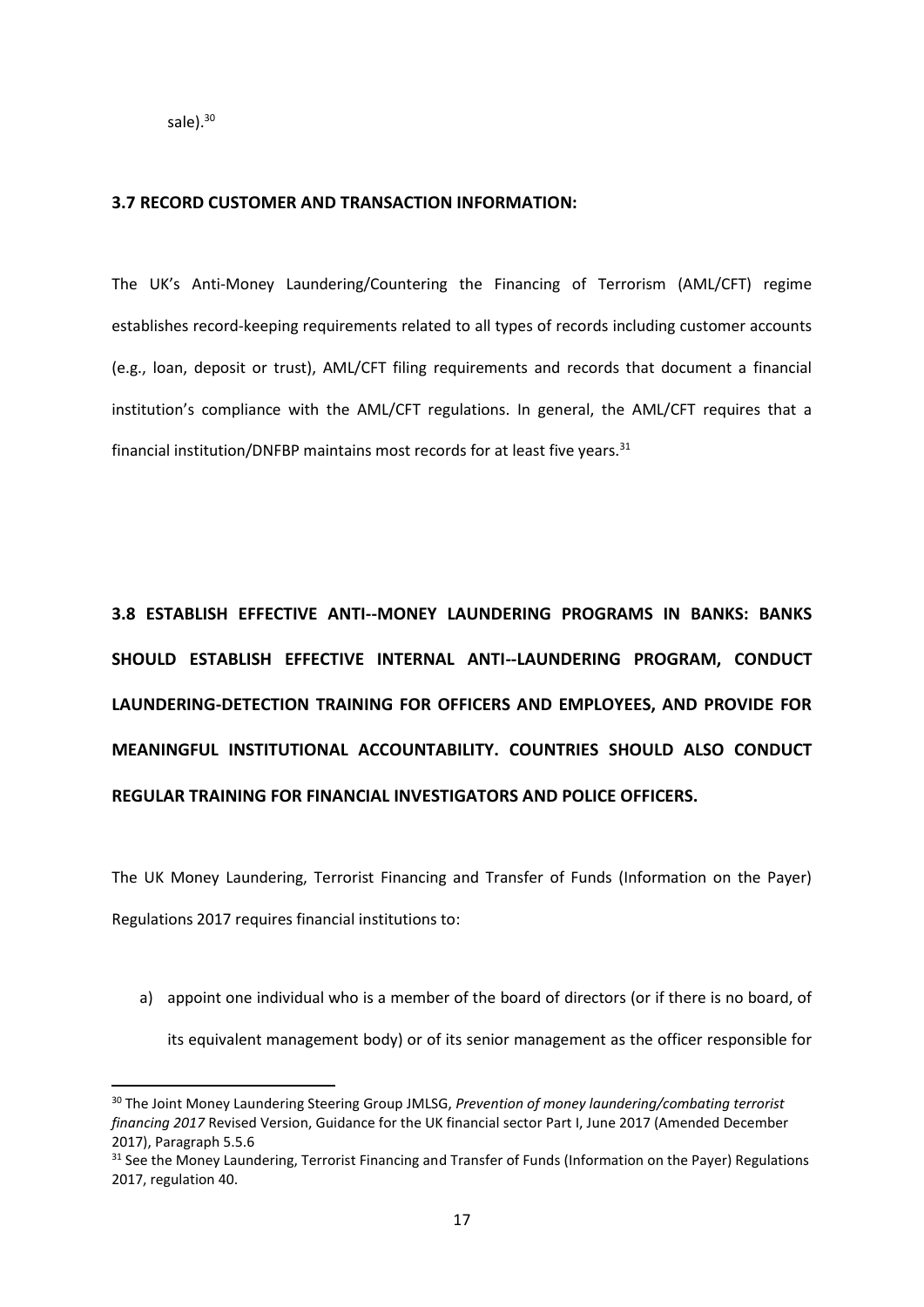the financial institution's compliance with the Money Laundering Regulations;

- b) carry out screening of relevant employees appointed by the financial institution, both before the appointment is made and during the course of the appointment;
- c) establish an independent audit function with the responsibility—
- I. to examine and evaluate the adequacy and effectiveness of the policies, controls and procedures adopted by the financial institution to comply with the requirements of these Regulations;
- II. to make recommendations in relation to those policies, controls and procedures; and
- III. to monitor the financial institution's compliance with those recommendations. $32$

**3.9 ENSURE INTERNATIONAL COOPERATION: GIVEN THE EASE AND SPEED THAT CRIMINALS CAN LAYER AND INTEGRATE FUNDS ACROSS INTERNATIONAL BOUNDARIES, COOPERATION AMONG ENFORCEMENT AUTHORITIES ON AN INTERNATIONAL BASIS IS ESSENTIAL. COUNTRIES SHOULD ADOPT LAWS TO FACILITATE SUCH INTERNATIONAL COOPERATION.**

The partnerships the National Crime Agency (NCA) has built with police, law enforcement, the public sector, private industry and internationally is what has made the NCA successful in prosecuting cases like **R v. Adam Maybury; R v. Daniel Harris; R v. Nicholas Strange.**

**3.10 ADOPT FORFEITURE LAWS: COUNTRIES SHOULD ADOPT LAWS THAT PERMIT THE FORFEITURE OF PROPERTY CONNECTED TO LAUNDERING OFFENSES AND THE PRETRIAL RESTRAINT AND SEIZURE OF PROPERTY SUBJECT TO FORFEITURE IN DOMESTIC CASES AND UPON REQUEST BY AUTHORITIES FROM FOREIGN JURISDICTIONS.**

<sup>&</sup>lt;sup>32</sup> See the Money Laundering, Terrorist Financing and Transfer of Funds (Information on the Payer) Regulations 2017, regulation 21(1).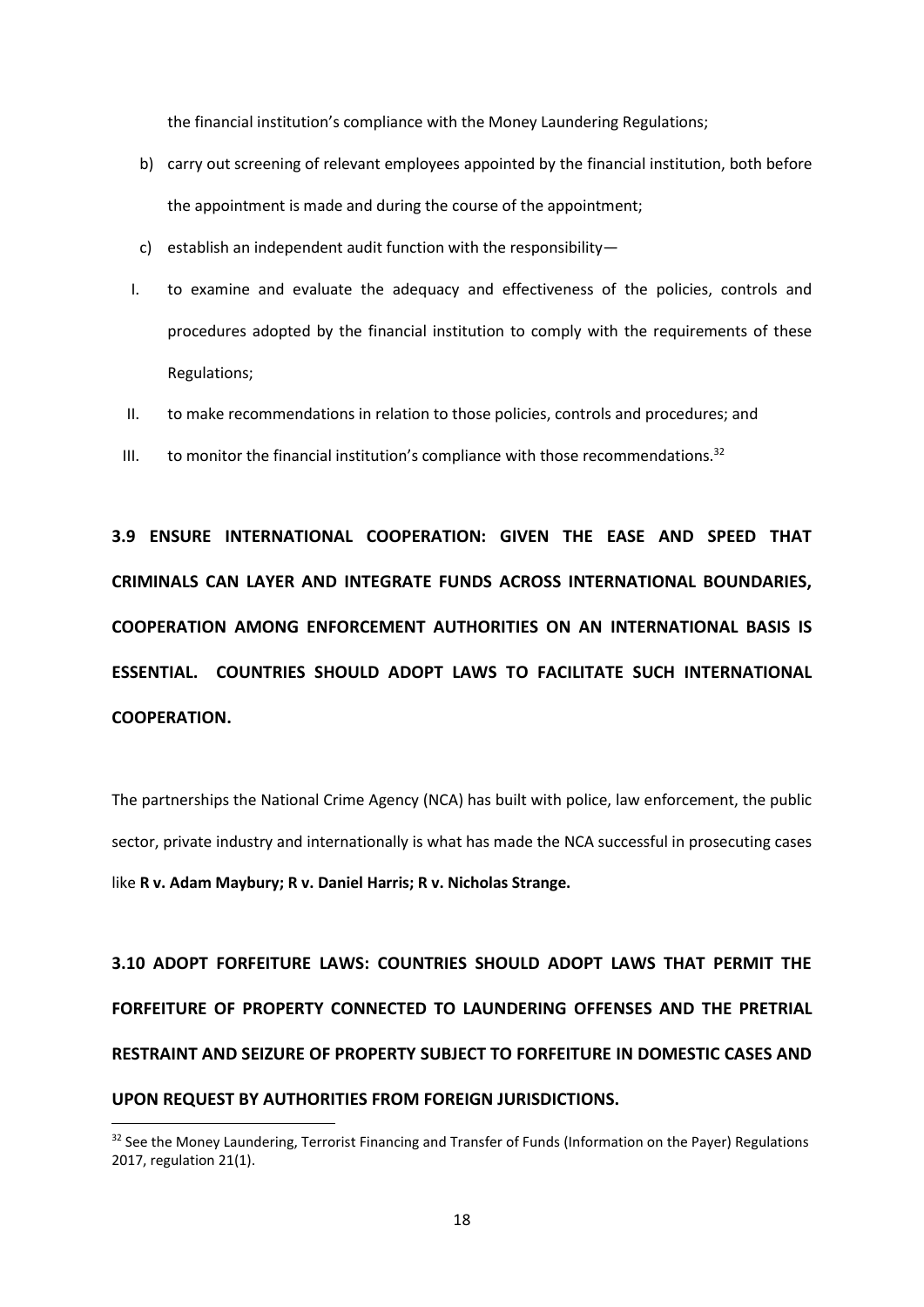On the 27<sup>th</sup> of April, 2017, the hotly anticipated Criminal Finances Bill finally received Royal Assent and became the Criminal Finances Act 2017. The Act provides for the following measures:

## **Measures to enhance the United Kingdom's ability to investigate the proceeds of crime (Part 1 Chapter 1)**

- i. The Criminal Finances Act 2017 hereinafter referred to as 'The Act' introduces Unexplained Wealth Orders, where individuals whose assets are disproportionate to their known income will need explain the origin of their wealth.
- ii. Disclosure Orders will now be extended to money laundering investigations and will provide an effective, efficient and flexible means of obtaining information.

#### **Measures to improve UK's capability to recover the proceeds of crime (Part 1 Chapter 3)**

I. Current legislation allows law enforcement agencies to take swift and effective action against criminal cash, but a gap in the law prevents them from being able to do so if criminals store the proceeds of crime in bank accounts or other means, such as precious metals and jewels. The Act creates new civil powers to close this gap.

#### **4. CONCLUSION**

The first part of this Article examined the different methods that drug dealers usually adopt to launder their illicit funds through selected drug trafficking case studies i.e., **R v. Adam Maybury and Caroline Wakefield; R v. Daniel Harris; and R v. Nicholas Strange and Neil Strange** while the second part of this Article expounded on the ten strategies listed by William R. Schroeder to combat the Proceeds of Illicit Trafficking in Narcotic Drugs using the United Kingdom as a case study.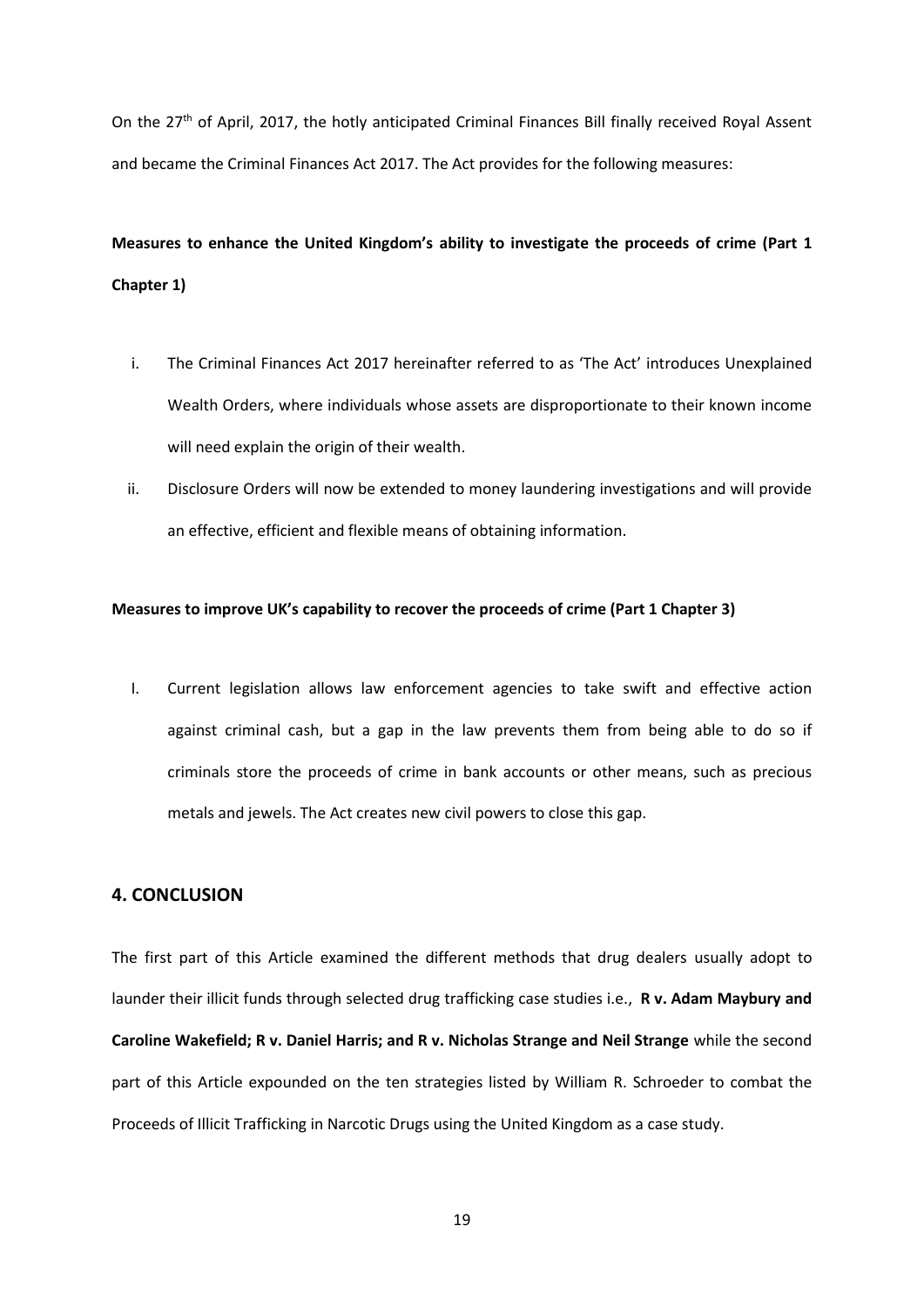This paper determined that with a host of measures, including enhanced cooperation among law enforcement, financial institutions and judiciary; the adoption of legislation that criminalizes the laundering of the proceeds of all serious crimes; establishing a financial intelligence unit; repealing bank secrecy laws; and establishing effective anti-money laundering programs in banks i.e., customer due diligence, enhanced customer due diligence, recordkeeping, account monitoring, suspicious activity reporting and training for officers and employees, countries can reduce the risks associated with the laundering of the Proceeds of Illicit Trafficking to the barest minimum.

### **5. ABOUT THE AUTHOR**

Ehi Eric Esoimeme's skill and knowledge in the field of the financial crime space is drawn from his many years of experience as a researcher in anti-money laundering laws and policies, counter-fraud measures and anti-corruption strategies. So far, Ehi has authored more than 25 publications, including six books on Money Laundering Law/Banking Law. Ehi Eric Esoimeme's second book titled 'The Risk-Based Approach to Combating Money Laundering and Terrorist Financing' became a bestseller on Amazon for banking law. Ehi's fourth book titled 'Deterring and Detecting Money Laundering and Terrorist Financing: A Comparative Analysis of Anti–Money Laundering and Counterterrorism Financing Strategies' has received many commendations from both academic researchers and Anti-Money Laundering professionals.

Ehi Eric Esoimeme's law firm, E-Four and AAF offers consultation services to financial institutions and designated non-financial institutions on anti-money laundering compliance. They critique antimoney laundering policies to identify areas that need reforms and proffer recommendations where necessary. E-Four and AAF also offers training and education on the most relevant regional approaches to confronting financial crime, and the current regulatory environment and priority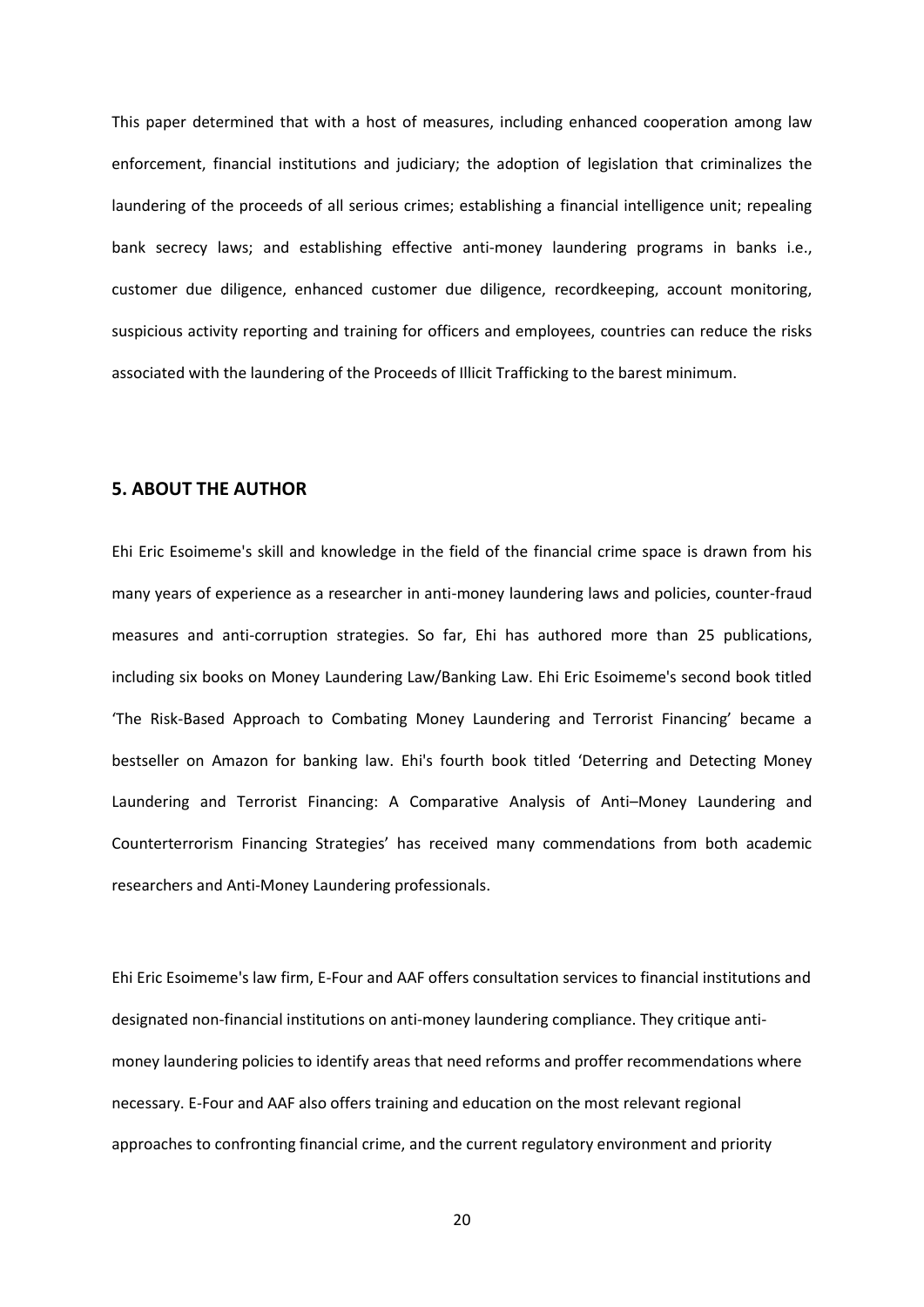areas addressing and/or attempting to combat fraud and money laundering. You can view the website of E-Four and AAF here: <http://www.efour-aaf.com/>

Ehi Eric Esoimeme is now part of the largest community of frontier market experts. He is available for calls via OnFrontiers: [https://onfrontiers.com/profile/eesoimeme.](https://onfrontiers.com/profile/eesoimeme)

**For more information on Ehi's books, visit [https://www.amazon.com/Ehi-Eric-Esoimeme-](https://www.amazon.com/Ehi-Eric-Esoimeme-Esq/e/B00OESQ4VS)[Esq/e/B00OESQ4VS](https://www.amazon.com/Ehi-Eric-Esoimeme-Esq/e/B00OESQ4VS)**

**For more information about Sanction Scanner, visit<https://sanctionscanner.com/>**

### **EHI ERIC ESOIMEME'S PUBLICATIONS**

BOOKS

• Esoimeme, E.E. (2019),'The Risk-Based Approach to Combating Modern Slavery', DSC Publications Ltd, Available on Amazon: [https://www.amazon.co.uk/Risk-Based-Approach-](https://www.amazon.co.uk/Risk-Based-Approach-Combating-Modern-Slavery/dp/9782787914/ref=sr_1_fkmr0_1?keywords=ehi+esoimeme&qid=1569793632&s=gateway&sr=8-1-fkmr0 )[Combating-Modern-](https://www.amazon.co.uk/Risk-Based-Approach-Combating-Modern-Slavery/dp/9782787914/ref=sr_1_fkmr0_1?keywords=ehi+esoimeme&qid=1569793632&s=gateway&sr=8-1-fkmr0 )

[Slavery/dp/9782787914/ref=sr\\_1\\_fkmr0\\_1?keywords=ehi+esoimeme&qid=1569793632&s=](https://www.amazon.co.uk/Risk-Based-Approach-Combating-Modern-Slavery/dp/9782787914/ref=sr_1_fkmr0_1?keywords=ehi+esoimeme&qid=1569793632&s=gateway&sr=8-1-fkmr0 ) [gateway&sr=8-1-fkmr0](https://www.amazon.co.uk/Risk-Based-Approach-Combating-Modern-Slavery/dp/9782787914/ref=sr_1_fkmr0_1?keywords=ehi+esoimeme&qid=1569793632&s=gateway&sr=8-1-fkmr0 )

• Esoimeme, E.E. (2019), 'Balancing Anti-Money Laundering/Counter-Terrorist Financing Requirements and Financial Inclusion: The Case of Telecommunications Companies', DSC Publications Ltd, Available on Amazon: [https://www.amazon.co.uk/Balancing-Anti-Money-](https://www.amazon.co.uk/Balancing-Anti-Money-Laundering-Counter-Terrorist-Requirements/dp/9782787892/ref=sr_1_1?keywords=esoimeme&qid=1559731958&s=gateway&sr=8-1)[Laundering-Counter-Terrorist-](https://www.amazon.co.uk/Balancing-Anti-Money-Laundering-Counter-Terrorist-Requirements/dp/9782787892/ref=sr_1_1?keywords=esoimeme&qid=1559731958&s=gateway&sr=8-1)[Requirements/dp/9782787892/ref=sr\\_1\\_1?keywords=esoimeme&qid=1559731958&s=gate](https://www.amazon.co.uk/Balancing-Anti-Money-Laundering-Counter-Terrorist-Requirements/dp/9782787892/ref=sr_1_1?keywords=esoimeme&qid=1559731958&s=gateway&sr=8-1) [way&sr=8-1](https://www.amazon.co.uk/Balancing-Anti-Money-Laundering-Counter-Terrorist-Requirements/dp/9782787892/ref=sr_1_1?keywords=esoimeme&qid=1559731958&s=gateway&sr=8-1)